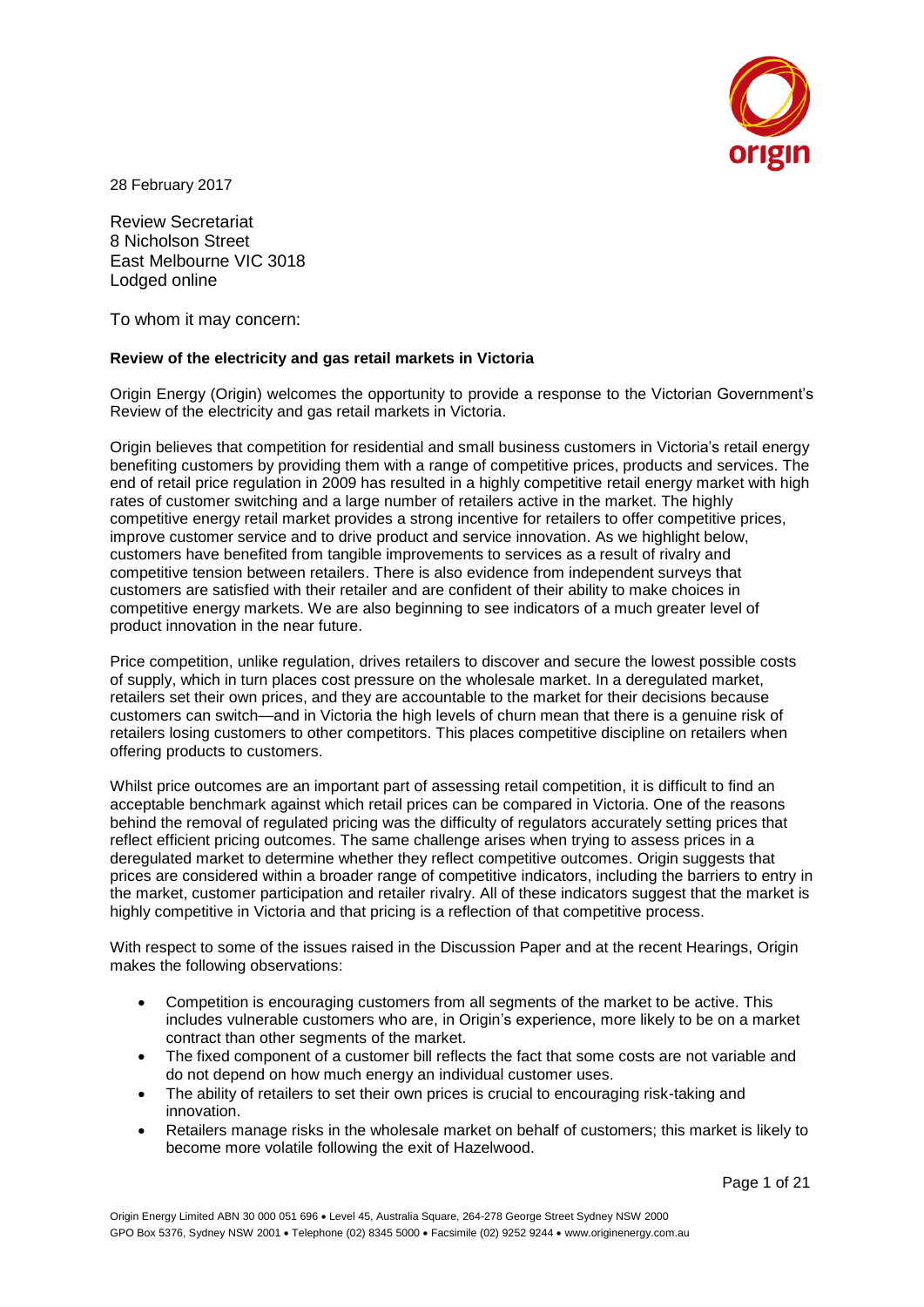- Price dispersion is a feature of most competitive markets and is explained by retailers responding to competitive dynamics by calculating more competitive rates to attract customers—a desirable outcome that is in the best interest of all consumers.
- Discounts are popular and survey evidence suggests they are well understood by customers.
- Experience in the UK demonstrates the perils of regulatory interventions that are designed to achieve preconceived outcomes—especially attempts to minimise price dispersion and limiting the number of tariffs or products.
- Significant interventions by the Victorian government have introduced costs to the supply of energy that have exceeded their benefit. This diminishes the efficiency of the retail market.

It is important that the Inquiry also considers the future development of competitive retail markets. The continued development of the market for behind-the-meter energy products is placing additional competitive pressure on to retailers and leading to more rivalry and product diversity in the market. The uptake of distributed generation is decentralising the market and taking power from energy businesses and giving it to the customer. New business models will result in greater customer choice and often act as a substitute for traditional grid-connected supply of electricity from distributors and retailers.

This transformation in energy markets will be customer led and customer focused; retailers need to be given the opportunity to respond to competitive market signals in order to develop new products and services to meet customer needs. Regulation risks constraining our ability to do so and may lead to sub-optimal customer outcomes. A reduction in competition in the retail electricity market, as a result of regulatory intervention, will likely have the flow-on effect of placing less competitive pressure on the market for new products and services. Origin believes that it is in the best interest of consumers to not intervene in either retail energy markets or those for new products and services.

Origin's response to the Inquiry's questions in set out in further detail below.

Should you have any questions or wish to discuss this information further, please contact Timothy Wilson, Regulatory Analyst, on (03) 8665 7155.

Yours sincerely

 $P.$  K. R.  $R$  del.

Keith Robertson Manager, Wholesale and Retail Regulatory Policy (02) 9503 5674 [Keith.Robertson@Originenergy.com.au](mailto:Keith.Robertson@Originenergy.com.au)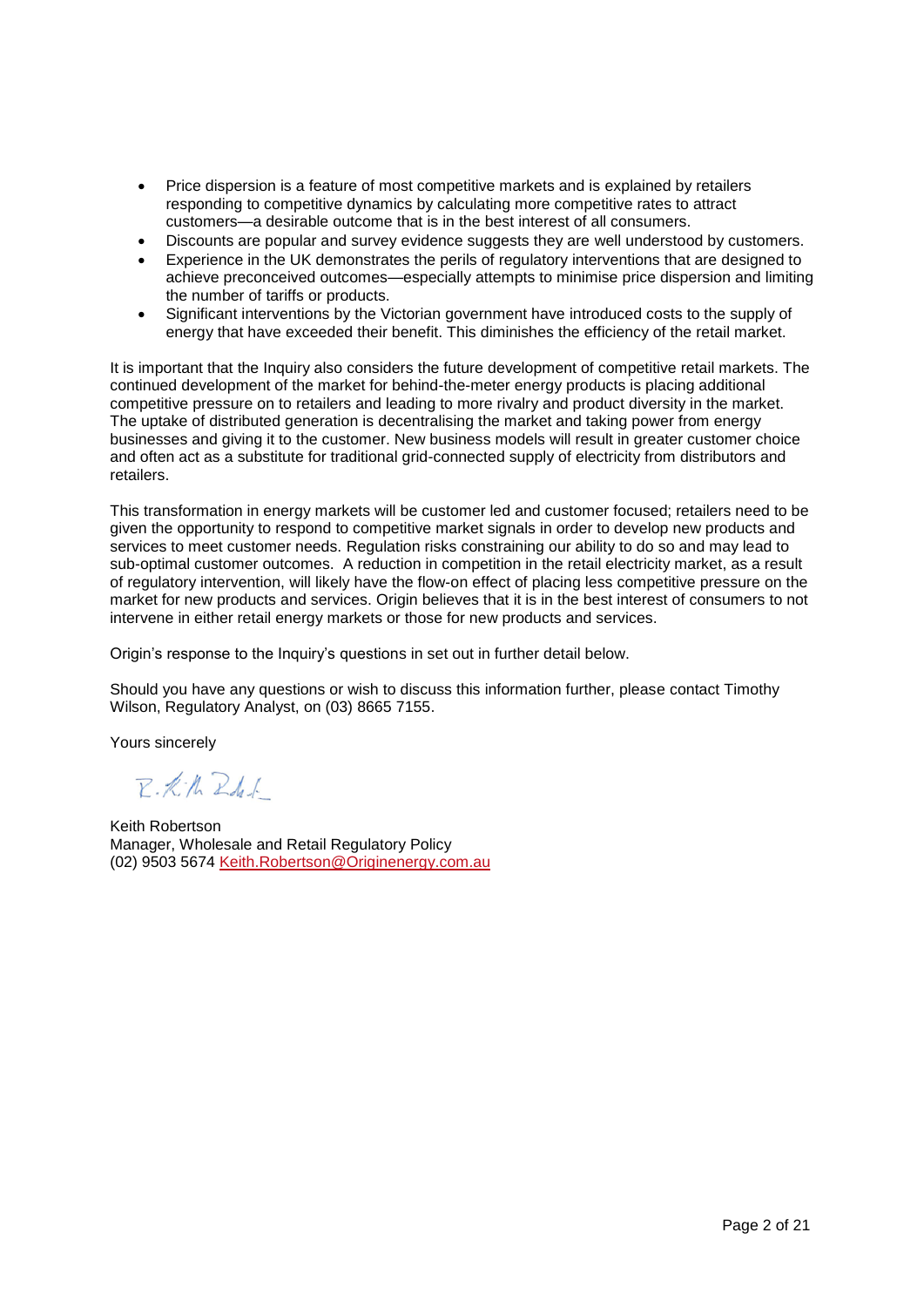# **Competition and the long-term interests of consumers**

1. (a) Has the introduction of competition to electricity and gas retail markets in Victoria delivered improved efficiency and benefits in the long term interests of consumers? Please explain the reasons for your response.

(b) If not, what measures or alternative model(s) would you suggest for the efficient and effective delivery of electricity and gas in the long term interests of Victorian consumers? Please explain the reasons for your response.

2. How much have retail charges paid by consumers increased? What are the reasons for retail charge increases and does this demonstrate that the markets are not operating in the interests of consumers? Please provide detailed evidence to support your response.

### *Products and services in the long-term interest of consumers*

Origin believes that competitive energy markets have been in the long-term interests of consumers by delivering tangible improvements to customer service and promoting more efficient prices that reflect the cost of supply. Recent customer surveys suggest that more than half of customers are positive about the level of competition in the market and only 8 percent are dissatisfied .<sup>1</sup> Some recent examples of improvements to customer service that have been implemented by Origin include:

- extended call centre hours from 7am to 9pm, Monday Friday;
- opening a series of Customer Service Hubs and a dedicated webpage to listen to customer feedback;
- delivered improved electronic billing to allow for easy bill payment;
- established web portals to allow customers to access information about their account, and options tailored to their needs, at anytime;
- made it easy for customers to move home and establish their new connection arrangements;
- provided more flexible payment options which allow customers to pay their bills in weekly, fortnightly or monthly instalments;
- greatly improved the quality of customer correspondence through more use of tailored letters to address the customers' issue and adopting a straightforward tone; and
- improved bill management by promoting our bill smoothing solution (Easipay) and providing SMS bill arrival and payment reminders;

Origin believes that improvements to customer services are incentivised by competition generating rivalry between retailers (which we discuss further below). Similarly, the competitive process provides retailers with an incentive to align their competitive practices in line with customer preferences. Origin has responded to customer preferences by:

removing exit fees from all residential plans;

- ending all door knocking and cold calling to households;
- improving our "customer transfer" process by better explaining the process upfront and keeping customers up to date with progress by email or SMS;

<sup>1</sup> Energy Consumers Australia, Energy *Consumer Sentiment Survey Findings—Victoria*, December 2016, p. 4. Accessed here: <http://energyconsumersaustralia.com.au/wp-content/uploads/Energy-Consumer-Sentiment-Survey-Findings-VIC-Dec2016.pdf>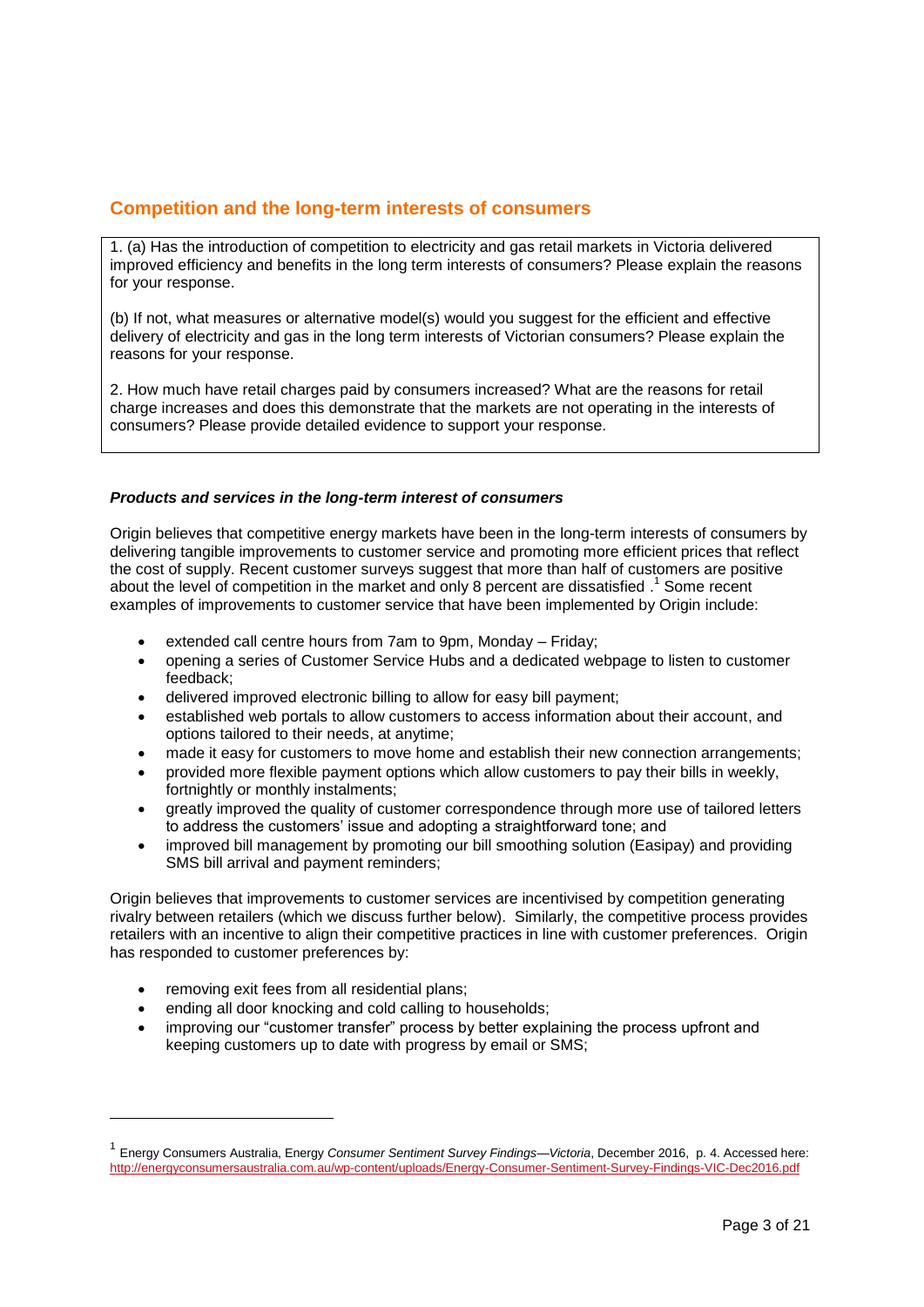A key area of engagement between retailers and their customers is billing. Given the comprehensive regulations about what must be included on a customer's bill, $^2$  it is a challenge to design bills that are comprehensible for customers. Despite this, the market provides an incentive for Origin to improve its bills so that customers are satisfied. Origin has conducted an extensive customer research program in order to redesign our energy bills so they are easier to read and understand. Customer feedback was used to focus on the key information and charges customers wanted to know, and helped Origin to reduce the amount of unwanted information. During 2016, we also increased our use of paperless billing, with approximately 1.6 million customer accounts across all markets having taken up e-billing at the end of the last financial year. Both of these improvements to services were achieved in response to competitive dynamics in the market which provide Origin with the incentive to satisfy our customers.

Another indication of a highly competitive market is that retailers are investing heavily in service delivery. An example of this is the improvements to billing systems that Origin and other retailers have undertaken in recent years. Billing issues are generally the highest single factor behind complaints to energy ombudsmen in each jurisdiction.<sup>3</sup> However, following the upgrades to billing systems, and concerted effort to improve customer experience, Origin has seen noticeable reductions in ombudsman complaints; in Victoria, Origin's ombudsman complaints for gas and electricity have more than halved from 10,934 in 2012-13 to 3,664 in 2015-16.<sup>4</sup> This mirrors the fall in overall electricity complaints by 34 per cent in 2015-16 compared to the previous year. The incentive to improve customer billing is a direct consequence of competitive markets: substandard billing systems impair the ability of retailers to efficiently collect revenue and they produce less satisfied customers, who in turn are more likely to switch retailers.

Origin measures the impact that these improvements to customer service through our Interaction Net Promoter Score (NPS). Our Interaction NPS is akin to a customer satisfaction score and it provides us with insight into how customers perceive their experience with Origin. To gauge this we ask our customers how likely they would be to recommend Origin to family or friends following their interactions with us. We seek customer feedback across all customer-facing teams in our retail, solar and LPG businesses, covering activity from phone calls, to LPG truck deliveries, and solar PV system installations. This information allows Origin to identify key issues with a customer's experience and to develop processes and solutions. Since we started tracking Interaction NPS in September 2015 we have seen an improvement from +6.3 to +13 as of our 2017 half-yearly results. The Interaction NPS is therefore an important tool in a competitive market for Origin to assess and publicly report on how its relationship with its customers is tracking and to identify steps to improve customer service.

## *Retail charges*

In Origin's view, these improvements and innovations depend on open and competitive retail markets. Competition provides retailers with the incentive to supply energy, and related services, more efficiently than their competitors. Whist price outcomes are an important part of assessing retail competition it is extremely difficult to compare any price in isolation. There is no particular counterfactual that exists for comparing prices in Victoria. It has been too long since deregulation to accurately extrapolate and compare regulated price levels. With respect to New South Wales and Queensland, both these states have only recently deregulated prices and they still somewhat reflect previous regulated determinations. South Australia is difficult to compare with Victoria due to particular features of its wholesale market that distinguish it from other states.

<sup>2</sup> Essential Services Commission of Victoria, *Energy Retail Code (Version 11)*, 1 January 2015, sections 25, 25A, 27, 27A, and

<sup>28.</sup> <sup>3</sup> Energy and Water Ombudsman of Victoria, *2016 Annual Report*, pp. 28-29. 4

 $4$  Ibid, p. 44.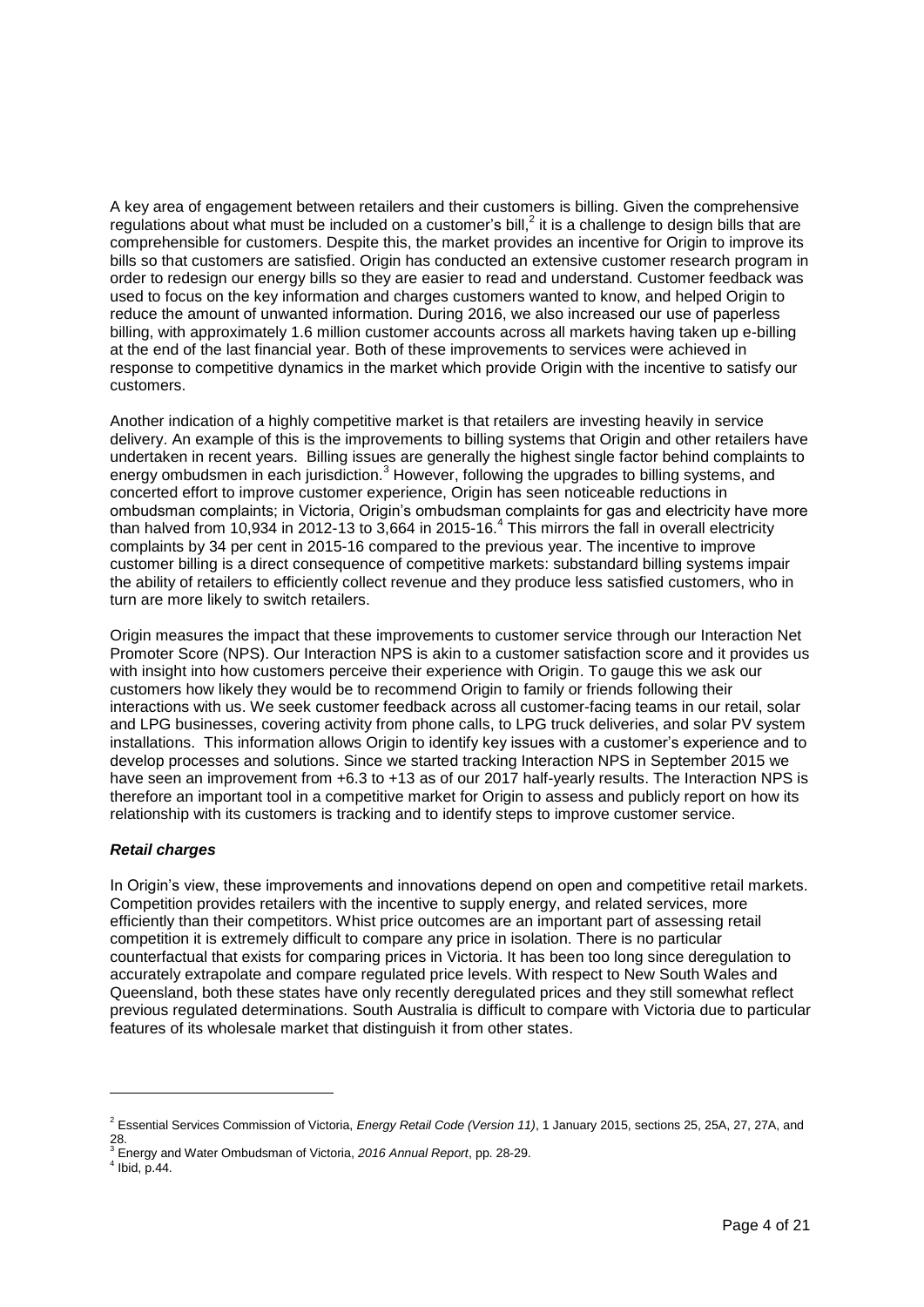Regulated pricing has proven to be fraught with difficulty and does not necessarily capture efficient pricing outcomes. Where regulators have incorrectly assessed wholesale costs, for instance, it has led to higher regulated pricing outcomes than might otherwise have been the case in a competitive market

It is more efficient if the retail component of prices is set by a competitive market rather than a regulator because competition provides retailers with an incentive to discover the lowest possible costs. In a deregulated market, retailers set their own prices, and they are accountable to the market for their decisions because customers can switch. In contrast, as the AEMC has acknowledged, there are asymmetrical risks in regulators setting retail prices too low or too high; the end result is that customers pay too much either as a result of a regulated price that is too high or because insufficient retail allowance does not encourage long term downward pressure on prices via new entrants in the market.<sup>5</sup>

Retail allowances that are set too low may also act as a cap on the extent to which retailers will be willing to take risks to further their competitive position. Where prices are regulated it constrains the ability of retailers to make investments in new products and services. For instance, the upgrades to billing systems mentioned above required a significant investment of capital by Origin. The competitive market not only provides us with an incentive to make these investments—because they lower costs by improving our efficiency—but the ability to set prices provides retailers with more control over how they manage the risk of recovering their costs. In a non-competitive environment, not only is the incentive reduced but so is the retailer's ability to assume the risk involved in planning these improvements. Origin therefore believes that the competitive market best facilitates the development of new products and services and that this is in the long-term interest of consumers.

### *Price rivalry*

l

Given the difficulty in establishing effective benchmarks against which price outcomes may be compared, it is important that the Inquiry instead focuses on examining whether there is sufficient price rivalry among retailers. As the former Competition Commission in the UK has stated:

*Competition is a process of rivalry as firms seek to win customers' business. It creates incentives for firms to meet the existing and future needs of customers as effectively and efficiently as possible—by cutting prices, increasing output, improving quality or variety, or introducing new and better products, often through innovation; supplying the products*  customers want rewards firms with a greater share of sales.

It does not mean that all customers will seek this price but, rather, that customers that choose to enter the competitive market looking for a range of offers will be able to access them. This is the case in Victoria. There are no barriers to customers accessing information on better deals, whether it is from their own retailer or via price comparator websites and other information channels. The fact that a customer can often get a better deal from their own retailer indicates that price rivalry holds retailers to account; this is in the long term interests of customers who choose to find a better deal.

Product innovation and differentiation is a good demonstration of the presence of competitive rivalry in the market. Retailers must develop new products to meet shifting customer needs. The Victorian energy market is currently evolving to meet different customer expectations about energy. One of the ways Origin has responded to retailer rivalry is its Predictable Plan product for gas and electricity customers. Launched last year, this product enables customers to avoid bill shock by locking in the same cost each billing period for twelve months—regardless of how much customers use. Origin was

<sup>5</sup> AEMC, *Advice on best practice retail price methodology*, Final Report, 27 September 2013, Sydney,, p. 72.

<sup>6</sup> United Kingdom Competition Commission, *Guidelines for market investigations: Their role, procedures, assessment and remedies*, April 2013, p. 7. Accessed here: [http://webarchive.nationalarchives.gov.uk/20140402141250/http://www.competition](http://webarchive.nationalarchives.gov.uk/20140402141250/http:/www.competition-commission.org.uk/assets/competitioncommission/docs/2013/publications/cc3_revised_.pdf)competitioncommission/docs/2013/publications/cc3\_revised\_.pdf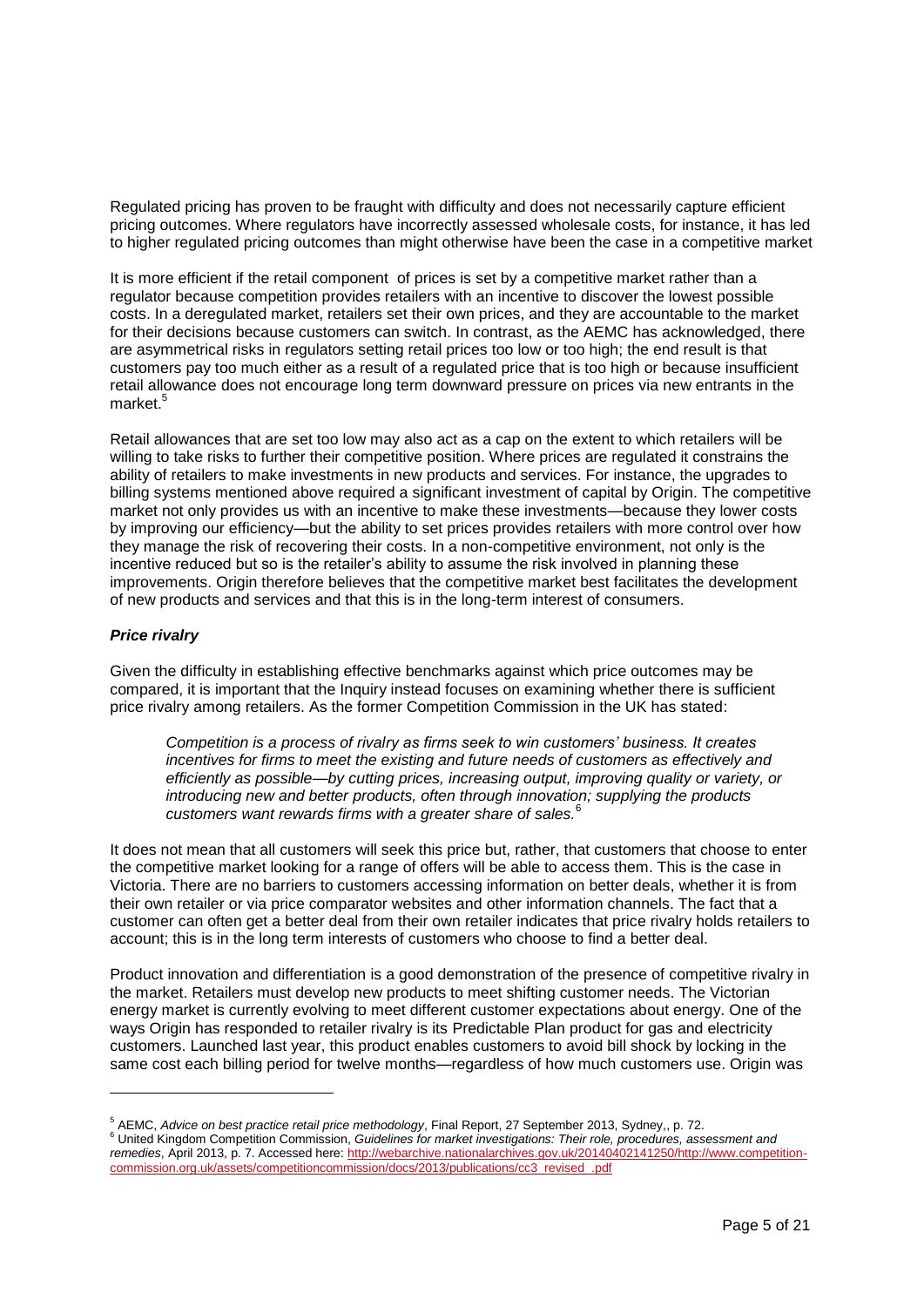able to invest the resources necessary to develop these product and services, including system upgrades to facilitate them, and to assume the risks of its success. Other retailers distinguish themselves by offering customers rate freeze products which guarantee no increase in rates for the duration of the contract (usually up to 24 months). Our product innovation is also extending to new products and services for renewable energy and storage systems. Origin's Solar as a Service product enables customers to access solar via a long-term power purchasing agreement, whilst our and Solar Boost product offers customers a higher feed-in tariff along with a different discount. Recently, Origin has moved into the battery market, offering customers a Tesla Powerwall. Origin offers these products because the competitive market provides the incentive and ability to do so by allowing retailers control over how we manage our risk—ultimately by setting our own prices in response to the market, and obtaining the benefit of those risks through additional revenue.

### *Regulatory intervention*

l

Origin does not believe the current model based on competition between retailers, and founded on customer choice and service, requires change; an increase in regulation will weaken the fierce competition that the Victorian retail energy market is known for internationally. Origin agrees with the Independent Pricing and Regulatory Tribunal's observation about what effective competition is:

Some take the view that 'if you pay more because you don't shop around, the market isn't working'. We consider that if you can pay a lower price by shopping around, the market is *working. A number of competitive markets demonstrate this. For example, customers can make substantial savings by shopping around when buying flights, consumer electronics, insurance, cars and mobile plans*. 7

A customer's price reflects the value they place on a product; those who are motivated will seek out a better deal. As IPART points out, customers will respond to price signals differently; what is important for assessing competition is whether customers are provided the opportunity to choose another deal. As has been stated as part of a review of the energy market in the United Kingdom (UK), "Competition is appropriately seen as a rivalrous discovery process"; examining whether a market functions well is not a

*licence to specify a series of features that it would be "nice to have" but that may not be feasible to achieve or that may be achievable only at disproportionate cost, or with unintended consequences that harm customers and competition. Similarly, a realistic approach to assessing effects on consumers, and behaviour of customers, implies setting aside purely theoretical and empirically unsubstantiated assumptions about how consumers might or*  should behave, and focusing on evidence about how they actually do behave.<sup>8</sup>

Even well-intentioned regulatory intervention is more likely to have unintended consequences, such as increasing transaction costs, and the cumulative impact of them is to increase prices for consumers. This is particularly the case where this intervention is premised on assumptions of what consumers think, rather than allowing their preferences to become apparent through a well-functioning and efficient market.

Origin appreciates that regulators may be tempted to respond to particular complaints about the market by creating rules that attempt to respond to them. There is empirical evidence from the UK that interventions not only impact on the perceived problems in the market but also undermine the benefits

<http://www.eprg.group.cam.ac.uk/wp-content/uploads/2014/08/Submission-to-CMA-7-Aug-2014.pdf> 9 Ibid, p. 3.

<sup>7</sup> IPART, *Review of the performance and competitiveness of the retail electricity market in NSW*, Draft Report, September 2016, p. 4. 8 Littlechild, McCarthy, Marshall, Smith, Spottiswoode, *Submission to CMA*, 7 August 2014, p. 3. Accessed here: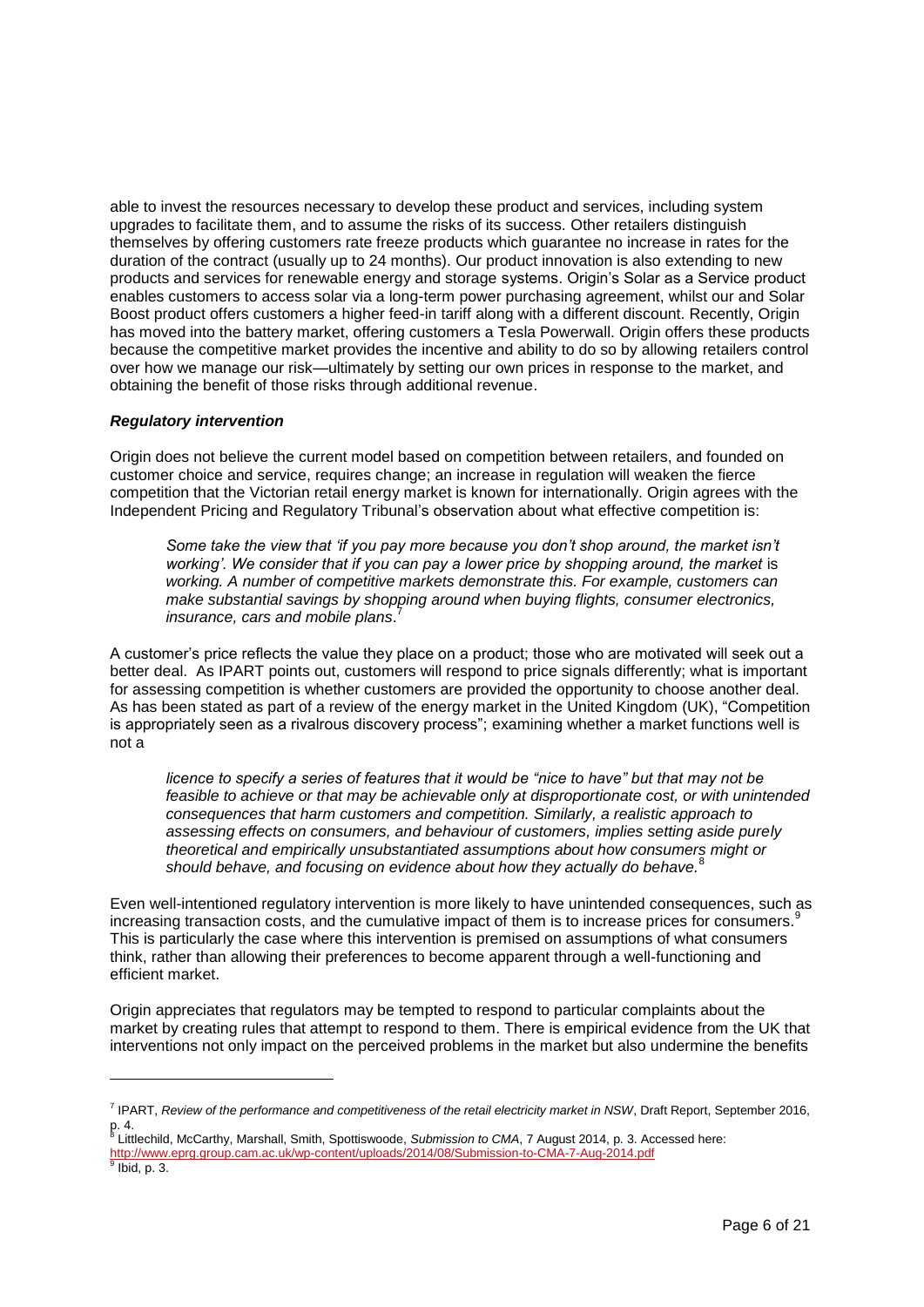of competition that are otherwise taken for granted.Since 2008 in the UK, the Office of Gas and Electricity Markets (Ofgem) has introduced various regulations to try and engineer particular outcomes in the market. From 2012 this has included strict requirements around limiting the number of tariffs that suppliers could offer to four for each fuel. This essentially involved the banning of what Ofgem deemed to be complex tariffs and the increased regulation of cash discounting.<sup>10</sup> In response, retailers withdrew tariffs that were not as popular or economically viable as their main tariffs; the result was that niche and innovative tariffs were withdrawn to satisfy the requirements of regulation.<sup>11</sup> Whilst the intention of these policies was to encourage engagement by simplifying the products, the opposite occurred. A review into these policies was eventually conducted by the Competition and Markets Authority (CMA) who found

*that certain aspects of the 'simpler choices component' of the [Retail Market Reform] rules have the effect of dampening price competition between suppliers by either (a) directly restricting their ability to compete to acquire or retain customers through the tariffs or discounts they offer or (b) adversely affecting the incentives suppliers have to compete by making it more costly to offer customers cheaper prices or discounts (the effect of which is to reduce the competitive pressure suppliers exert on their rivals). We also consider that these rules restrict the ability of suppliers to compete through innovation.*<sup>2</sup>

In several cases, measures that were designed to lower prices and increase competition had the exact opposite effect, the impact of which ultimately fell on consumers. This was reflected in the CMA's findings, which noted that Ofgem's policies on regional non-discrimination and simple tariffs had harmed customer engagement, restricted choice and had an adverse effect on competition.<sup>13</sup>

There is also evidence of regulatory interventions in the Victorian market through the Advanced Metering Infrastructure (AMI) program. The Victorian Government intervened to mandate the roll out of smart meters across the state from 2009 onwards. The Government's 2005 business case suggested net benefits of \$79 million to the state; the result was that by the end of 2015 customers had spent approximately \$2.239 billion for the program.<sup>14</sup> The total average residential cost was estimated at \$760 per household in 2015.<sup>15</sup> For these costs, it is estimated that consumers will receive at best 80% of the expected benefits, meaning that they will not recover the full cost of their investment.<sup>16</sup>

To date no other jurisdiction has followed Victoria's example of mandating smart meter installation via distribution network service businesses. Instead the AEMC has implemented a rule change that will allow for competitive market forces to encourage new metering infrastructure in other states.<sup>17</sup> As the Auditor-General noted in his report on the program, "The reality of the smart meter rollout is that the state approved a program, many of the costs of which it could not directly control, nor drive many of the benefits ascribed to it."<sup>18</sup> The same can be said for other potential interventions in the market that assume the Government or its agencies are better informed than consumers about their long-term interests.

In the area of feed-in tariffs, the Victorian government maintains regulation of a mandated minimum rate. This is despite deregulation of the feed-in tariff occurring in New South Wales and Queensland,

<sup>10</sup> Competition and Market Authority, *Final Report: Energy Market Investigation*, p. 569. Accessed here:

<https://assets.publishing.service.gov.uk/media/5773de34e5274a0da3000113/final-report-energy-market-investigation.pdf><br><sup>11</sup> lbid ap. 571,573, Sex slips.0thextigation.pdf <sup>11</sup> Ibid, pp. 571-572. See also Steven Littlechild, *Regulation of Retail Energy Markets in the UK and Australia, Report Prepared for the Energy Supply Association of Australia*, 26 September 2015, pp. 5-7.

 $2^2$  CMA, Final Report, pp. 573-574.

<sup>13</sup> Ibid, pp. 576-577.

<sup>14</sup> Victorian Auditor-General's Report, *Realising the benefits of Smart Meters*, September 2015, p. x.

<sup>15</sup> Ibid, pp. 29-30.

 $16$  Ibid, x.

<sup>17</sup> AEMC, *Expanding competition in metering and related services, Rule Determination*, 26 November 2016, Sydney.

<sup>18</sup> Victorian Auditor-General's Report, *Smart Meters*, p. viii.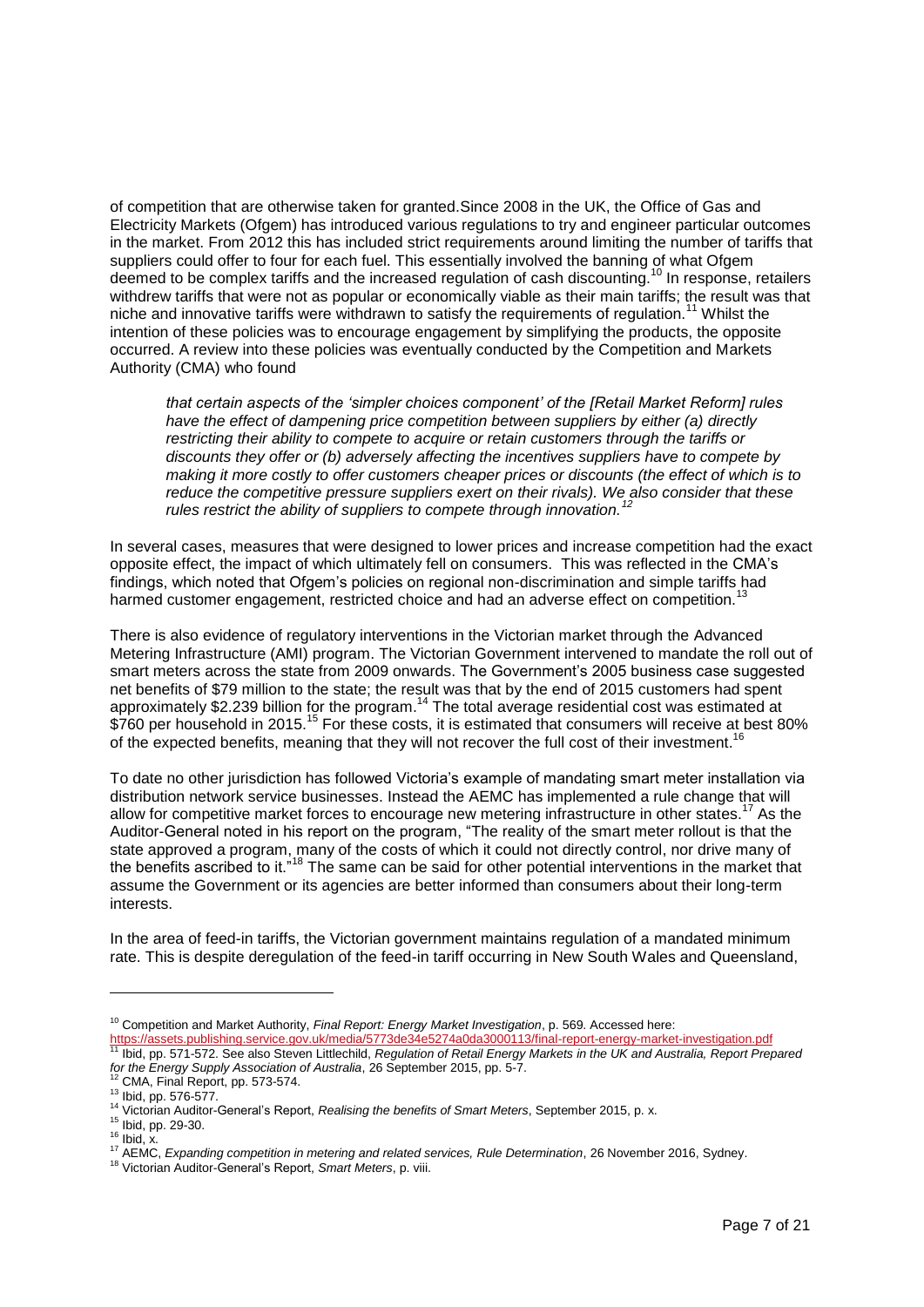where customers have demonstrably not been worse off as a result of such reform. As of 1 January this year, South Australia has joined those states after its Essential Services Commission found that the costs of maintaining regulation outweighed the benefits in a competitive market.<sup>19</sup> Regulating feedin tariffs constrains the ability of retailers to determine the efficient cost for that energy, and potentially creates additional costs that must be met by all consumers.

The Victorian Government recently increased costs of solar energy when it announced new feed-in tariff arrangements. The feed-in tariff will incorporate a value for avoided emissions, despite consumers already receiving an upfront payment to compensate them for this value under the Renewable Energy Target. In Victoria, for a typical 3kW system, this represents a subsidy of \$2,014 over fifteen years. As a result of these changes, the feed-in tariff in Victoria will increase by an additional 2.5 cents from 1 July 2017.<sup>20</sup> This additional cost will ultimately be recovered through energy prices to all consumers. Additionally, the Government will be changing the structure of feed-in tariffs, so that retailers will now need to offer flexible export tariffs with a critical peak component. $^{21}$  As Origin has argued in its public submissions, the effect of these changes is to require upgrades to billing and other systems, the cost of which will be met by consumers regardless of whether they have solar PV.<sup>2</sup>

In light of the above, it is clear that even well-intentioned regulatory intervention can have unintended consequences, such as increasing transaction costs, and their cumulative impact is to increase prices for consumers. This is particularly the case where this intervention is premised on regulators assuming they know what consumers want, rather than allowing their preferences to become apparent through a well-functioning and efficient market. A better approach than regulatory intervention is to focus raising awareness about how to switch energy plans and where to access information to make informed decisions (e.g. access to the Victorian Government's Energy Compare website). Seeking to manufacture particular market outcomes (e.g. lower standing prices or regulating discounts) for consumers that do not engage in the market will likely constrain competition and impede product choice and discounts more broadly.

## **Market structure and regulation. Restraints on competition**

3. Are there any features of market structure or regulation that inhibit the market from delivering outcomes in the best interests of consumers?

16. Are there any features of Victoria's retail electricity and gas markets that restrain competition from delivering benefits to consumers?

17. Are there any issues that have not been considered in this discussion paper that you consider should be considered during the review?

Origin believes that, overall, the market structure in the National Electricity Market (NEM) delivers beneficial outcomes for customers. The Australian Energy Market Commission's (AEMC) Retail Competition Reviews have consistently found that there is effective competition in Victorian energy markets. The Victorian market is characterised by high churn between retailers; this suggests that customers are engaged and willing to churn if it suits their needs. A good indication of this is the gradual decline in customers on standing offers: as recently as 2014, around 25% of electricity

<sup>19</sup> ESCOSA, *Retailer feed-in tariff—Review of Regulatory Arrangements, Final Decision*, December 2016, pp. 12-13.

<sup>20</sup> ESCV, *Minimum feed-in tariff value to apply from 1 July 2017, Final Decision*, 28 February 2017.

<sup>21</sup> Victorian Government, *Response to the Essential Service Commission's Energy Value of Distributed Generation*, 2016, pp. 4-

<sup>6.</sup> <sup>22</sup> Origin Energy, *Submission to The Energy Value of Distributed Generation–Distributed Generation Inquiry Stage 1, Draft Report*, 3 June 2016, pp. 12-13. Accessed here[: http://www.esc.vic.gov.au/wp-content/uploads/2016/06/Origin.pdf](http://www.esc.vic.gov.au/wp-content/uploads/2016/06/Origin.pdf)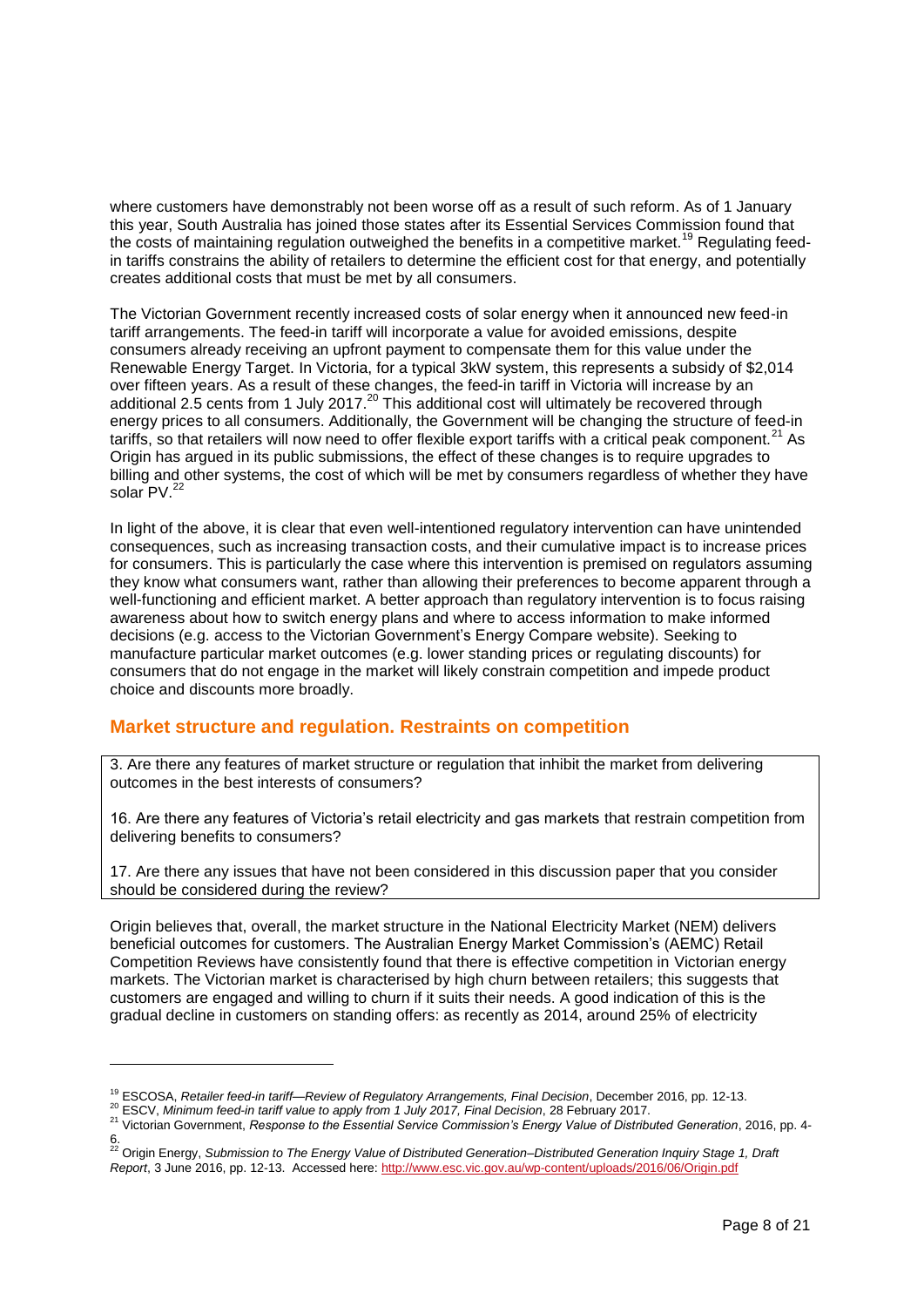customers in Victoria were still on standing offer contracts.<sup>23</sup> In the most recent AEMC Competition Review, this number had declined to 10%, meaning that 90% of electricity customers are on a market contract.<sup>24</sup> Customer churn is persistently above 25% of the market annually,<sup>25</sup> and this rate excludes customers that stay with their retailer whilst obtaining a new or better deal. One of the reasons for this level of activity is the low barriers to entry that characterise the Victorian market. Between 2014 and 2016, the number of retailer brands grew from 18 to 25, meaning that even more competitive market offers exist for customers that decide they want to switch.<sup>26</sup> This demonstrates that low barriers to entry over a long period of time gradually produce increased levels of competition, which customers will benefit from through better prices, products and service delivery. Accordingly, given the low barriers to entry and competitive dynamics, Origin believes that the market structure is delivering outcomes that are in the best interest of consumers.

### *Restraints on competition*

Despite the overall market structure working effectively, there are regulatory interventions that have impacted on competition. Government interventions do add cost to the market place and may contribute to rising customer prices. A notable example in Victoria has been the AMI program which, as we noted above, has added at least \$760 to the average residential bill since 2009.

Another significant policy decision by the Victorian Government is not implementing the National Energy Customer Framework (NECF), as it had agreed to do, and the significant derogations that exist from the national frameworks. While the retail code has been somewhat harmonised for consistency with the NECF, the derogations from the national scheme continue to add costs to retailers and potential new entrants who participate in the Victorian energy retail market. Some of the derogations from the NECF include:

- a prohibition against late payment fees: $27$
- customers must be compensated by the retailer for wrongful disconnection, with a maximum penalty of \$3500 (or otherwise as prescribed under regulation); $<sup>2</sup>$ </sup>
- the billing of bulk hot water has its own specific billing requirements according to formulas that are prescribed in the Energy Retail Code:<sup>29</sup>
- different disconnection times—up until 2pm in Victoria and 3pm in NECF states; $30$
- specific requirements for the disclosure of Greenhouse Gas Information on customer bills;<sup>31</sup> and
- compliance audits are undertaken by the ESCV, rather than the Australian Energy Regulator, and with different reporting requirements. NECF jurisdictions do not audit on a regular reporting cycle, mainly deferring to the AER, unless they wish to determine compliance with state-specific derogation. 32

These Victorian specific consumer protections exceed the level of regulation than those in other states. Another example that is not part of the NECF is the large number of customer concessions. With eight concessions, Victoria has by far the most of any state, and each has its own specific eligibility requirements.<sup>33</sup>

<sup>23</sup> AEMC, *2014 Retail Competition Review*, 22 August 2014, p. 153.

<sup>24</sup> AEMC, *2016 Retail Competition Review*, 30 June 2016, p. 197.

 $25$  Ibid, p. 197.

<sup>26</sup> Ibid, p. 197.

<sup>27</sup> Sections 40C of the *Electricity Industry Act 2001* and 48B of the *Gas Industry Act 2001*.

<sup>28</sup> Sections 40B of the *Electricity Industry Act 2001* and 48A of the *Gas Industry Act 2001*.

<sup>29</sup> Section 20A and Schedule 6 of the *Victorian Energy Retail Code*, 1 January 2015.

<sup>30</sup> Section 108 and clause 14 of the *Victorian Energy Retail Code*, 1 January 2015.

<sup>31</sup> ESCV, *Guideline 13: Electricity Industry—Greenhouse Gas Disclosure on Electricity Customer Bills*.

<sup>32</sup> ESCV, *Guideline 22: Electricity and Gas Industries – Regulatory Audits of Energy Businesses*.

<sup>33</sup> AEMC, 2014 Retail Competition Review, pp. 233-234.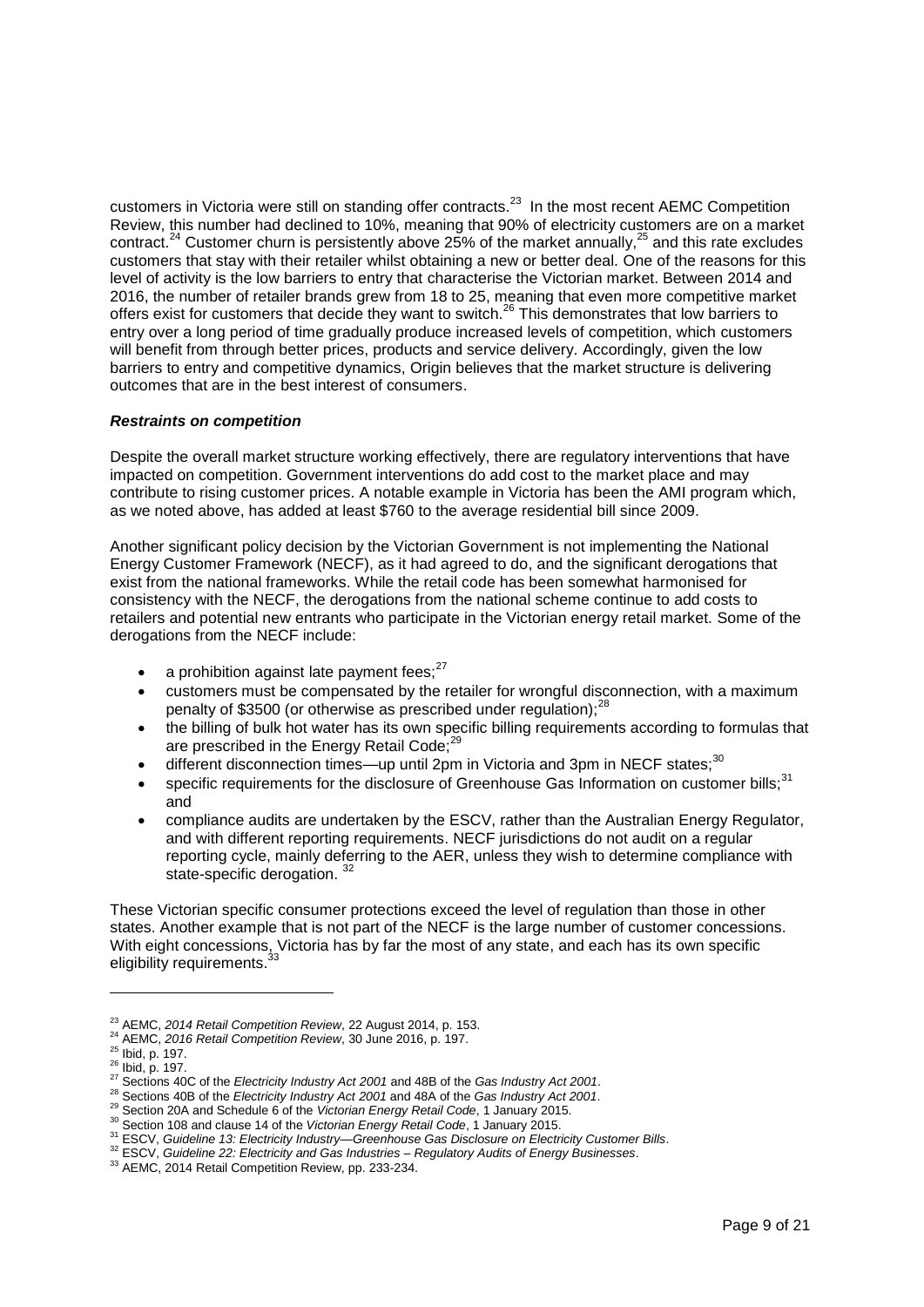Similarly, in the area of hardship policy, Victoria has decided to maintain its own obligations rather than to assume NECF. There are likely to be further derogations following the Essential Service Commission's recent Payment Difficulties Safety Net Draft Decision, increasing the gap in regulatory consistency between Victoria and NECF jurisdictions.<sup>34</sup> This will necessitate additional system upgrades and resourcing to meet Victorian requirements. In addition, certain proposals in the recent Payment Difficulties Safety Net Draft Decision will mean that retailers will need to carry even more customer debt for much longer than they already do in NECF jurisdictions. <sup>35</sup> As a consequence of longer collection cycles, smaller retailers are incentivized to screen out these hardship customers that require additional resources and longer credit periods. One tier two retailer has publicly estimated that they reject about 20% of all customers on the basis of credit checks.<sup>36</sup> The burden shifts onto Financially Responsible Market Participant (historically, one of the first tier retailers), who have an obligation to supply to customers and must therefore agree to take on these customers. Accordingly, Victorian specific hardship and consumer protection derogations invariably increase operating costs for retailers, and this will in turn constrain their ability to invest capital and resources to improve their hardship programs.

## **Pricing, costs and margins. Hazelwood.**

4. What factors need to be considered by the review when conducting an analysis of retail charges and margins?

5. To the extent that analyses of retail pricing and/or margins indicate a trend of increasing retail charges and/or margins, what are the explanations for this? Please provide evidence to support your claims.

6. Please provide any other information or evidence you consider may help the review to accurately assess retail charges and margins or pricing outcomes for consumers.

19. What factors should the review consider in assessing price increases as a result of the expected closure of Hazelwood? What methods should the review consider to determine the likely impact of the Hazelwood closure on wholesale prices and the associated impact on retail prices?

20. What is a reasonable level of expected retail price increase resulting from the closure of Hazelwood? Please provide detailed evidence to support your response.

### *Retailer component and margin*

l

The retailer component and margins cannot be assessed in isolation to determine whether a market is competitive because, as we discuss above under "Retail Charges", there is no effective benchmark against which a suitable retailer charge or margin can be compared. Retailers apply different cost structures and varying strategies to participate in the market for retail energy services. Some retailers have a degree of vertical integration and this helps them to manage wholesale risks and costs; this vertical integration impacts on a retailer's cost structure and the risks it needs to mitigate against. In contrast, smaller retailers may lack generation capacity in that market and have a different set of risks to manage—namely exposure to the wholesale market and seeking long-term contractual arrangements to guarantee a competitive supply.

<sup>34</sup> ESCV, *Safety net for Victorian energy consumers facing payment difficulty—Draft Decision*, October 2016.

<sup>35</sup> See divisions 3-5, ESCV, *Safety net for Victorian energy consumers facing payment difficulty—Amendments to the Energy* 

*Retail Code,* October 2016. <sup>36</sup> Note that this figure is not Victorian specific. Saskia Pickles, "Contestability comes at a cost, says Alinta," *Business News Western Australia*, 14 March 2014. Accessed here[: https://www.businessnews.com.au/article/Contestability-comes-at-a-cost](https://www.businessnews.com.au/article/Contestability-comes-at-a-cost-says-Alinta)[says-Alinta](https://www.businessnews.com.au/article/Contestability-comes-at-a-cost-says-Alinta)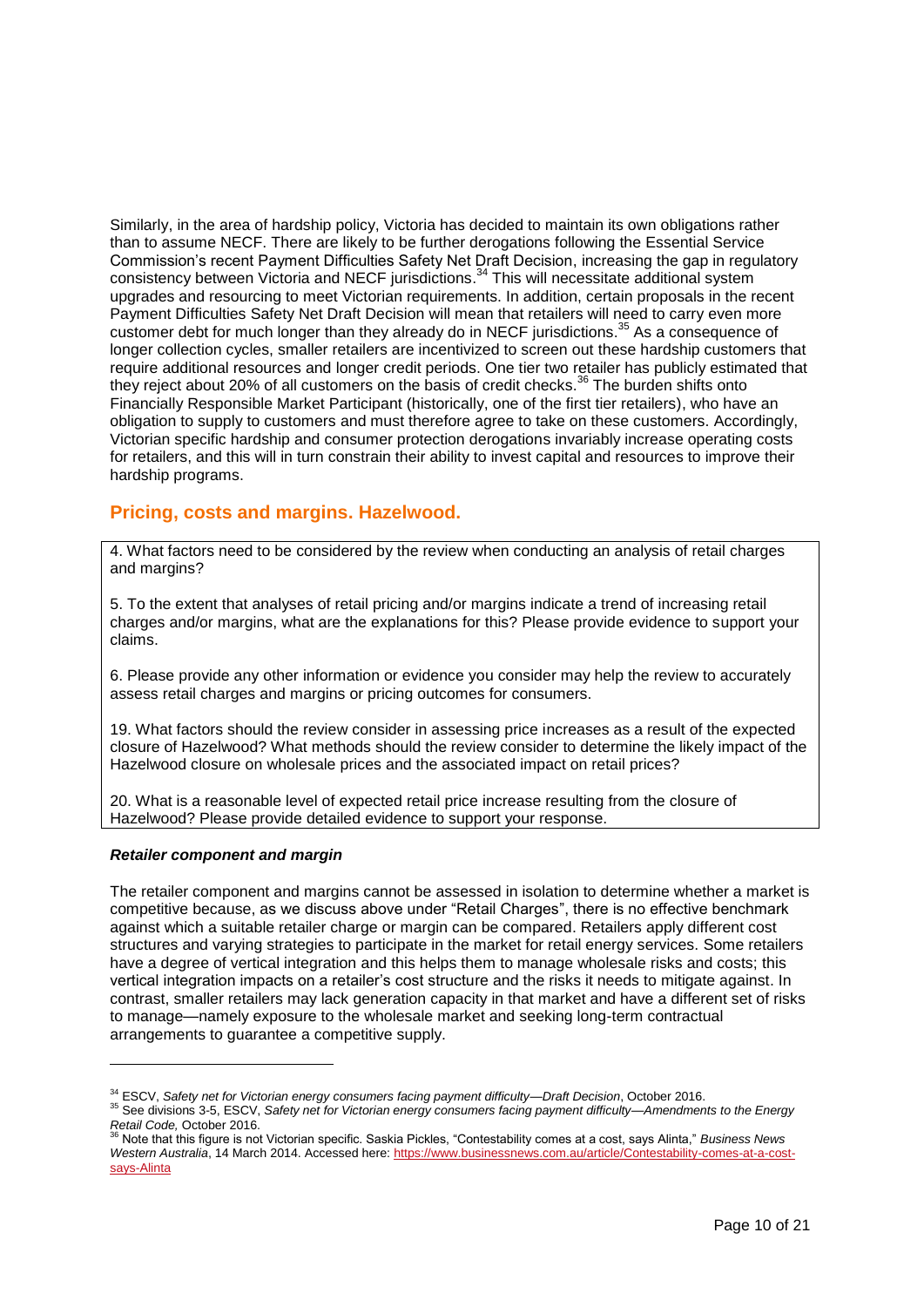These challenges are illustrated by shifts in the wholesale market in Victoria over the last few years. As a member-state in the National Electricity Market (NEM),, Victoria is not a unique or isolated retail energy market; its electricity and natural gas transmission systems are interconnected with all other states on the eastern seaboard of Australia. As such, the final retail price paid will reflect the supply and input costs of a retailer operating across the NEM. Until 2016, Victoria and the NEM more broadly has been characterised by an oversupply of generation. This is attributed to a number of factors, including declining small customer demand and decreasing manufacturing and industrial load; these factors were exacerbated by the Renewable Energy Target introducing new generation into the market at a time when additional generation of any type was not required. As recently as 2014 the Australian Energy Market Operator (AEMO) declared that

*For the first time in the National Electricity Market's (NEM) history, as a result of decreasing operational consumption, no new capacity is required in any NEM region to maintain supplyadequacy over the next 10 years*. 37

In this market, wholesale costs were low because of excess supply. Retailers that are not vertically integrated can competitively purchase energy on the wholesale market and secure hedging contracts at reasonable cost. These risks allow them to compete in the market, and are ultimately factored into both the retail component and their margins. Similarly, integrated retailers need to factor the costs of maintaining and financing generation assets into the retailer component of the bill and their margins.

### *Volatility and retailer margins*

The exit of generation capacity across the NEM has tightened demand and supply balance in the wholesale market, with increased price and volatility as a consequence. Retailers generally assess the cost of energy by setting prices according to a forecast price and then take steps to protect themselves against higher prices —this is usually through hedging contracts. If retailers are wrong in this assessment then they lose money either on the spot market, through excessive hedging costs and ultimately by losing customers.

The exit of Hazelwood has affected forward contract prices, not only in Victoria but also neighbouring states that receive energy from Victoria through interconnectors. Higher wholesale costs will need to be factored into customer prices. These higher prices are evident in higher forward market prices (Victorian base futures trading on the ASX at above \$70/MWh for Cal17 and Cal18) and recent modelling by ACIL Allen Consulting for the Essential Services Commission of Victoria. ACIL Allen's estimate is that the average pool price in 2017-18 will be \$77.22 MWh.<sup>38</sup> The previous estimate for calendar year 2016 was \$40.19 MWh, demonstrating an expectation that the exit of Hazelwood will increase spot prices in the wholesale market.<sup>39</sup>

### *External costs*

l

As we have discussed under the "Regulatory Intervention" heading above, additional external costs have been imposed by government policy decisions and changes to the retail market. In Victoria, these changes are cumulative, particularly in the retail component where derogations from NECF build in cost and inefficiencies to retailer processes. In terms of policy costs, as we discuss above, Victorian government policy has significantly impacted on customer bills through the AMI roll-out. Not only were metering charges quite significant but retailers had to invest in upgrading their own billing systems to facilitate these metering changes. Under the AMI program, customers went from having

<sup>37</sup> AEMO, *Electricity Statement of Opportunities for the National Electricity Market*, August 2014, p.1. Accessed here: <u>[https://www.aemo.com.au/-/media/Files/PDF/2014\\_Electricity\\_Statement\\_of\\_Opportunity\\_Complete\\_Document.pdf](https://www.aemo.com.au/-/media/Files/PDF/2014_Electricity_Statement_of_Opportunity_Complete_Document.pdf)</u><br><sup>38</sup> ACIL Allen Consulting, *Wholesale electricity spot price* 2017-18 Projections. An Input into the Essentuial S

*Commission's Consideration of the Victorian Feed-in tariff*, 22 February 2017. <sup>39</sup> ESCV, Minimum electricity feed-in tariff to apply from 1 January 2016 to 31 December 2016, August 2015, p. 16.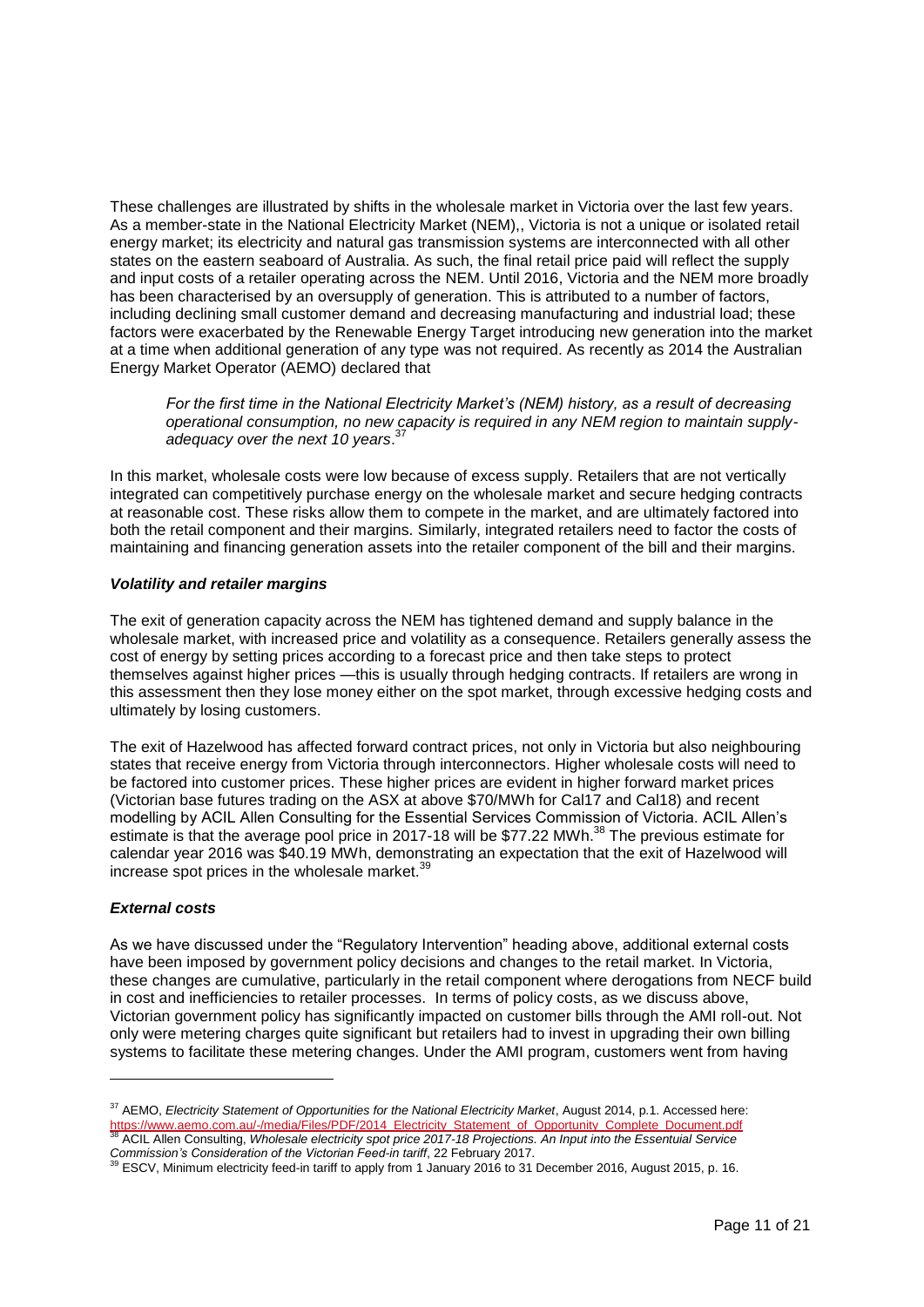four meter reads a year to 48 each day. Our billing systems and IT processes were upgraded in order to accommodate this.

Other government policies impact on the retailer component of the bill, such as administering and participating in trading schemes such as the Victorian Energy Efficiency Target (VEET) and the proposed Victorian Renewable Energy Target. In relation to the VEET, the Victorian Government has continued the scheme despite the fact that a previous Government analysis found that its costs outweighed its benefits; the scheme merely acted to transfer costs from participating households to non-participating ones.<sup>40</sup> The lack of net benefits relative to costs is demonstrated by the lack of significant reduction in energy consumption that is attributable to the scheme has added \$177.6 million to cost of energy in Victoria.<sup>31</sup> In assessing the retailer component of bills, the Inquiry needs to be cognisant of not only the direct costs to retailers of these interventions but the drag on efficiency that they also create for the broader energy supply chain. This inefficiency is ultimately reflected in higher input costs across the wholesale, network and retailer components of energy prices.

## **Costs associated with retail competition**

l

7. Which costs have been introduced or significantly increased as a result of the introduction of retail competition? How much cost has retail competition added to the electricity and gas supply chains?

8. What cost reductions and other benefits to consumers have resulted from the introduction of retail competition? Are there characteristics of the electricity and gas retail markets or supply chains that inhibit retail competition from delivering cost reductions or significant other benefits to consumers?

As we refer to above, some of the costs associated with competitive markets are in fact inefficiencies introduced by external government intervention.

In relation to competition, the commencement of Full Retail Contestability (FRC) had significant set up costs to establish market infrastructure. These included, for instance, customer transfer systems, updates to billing systems, business to business systems and protocols through the National Electricity Market Management Company (AEMO's predecessor) and the Victorian Energy Networks Corporation, and marketing infrastructure that previously existed in only limited form prior to FRC. Most of these are sunk costs and a new entrant to the market is undoubtedly acquiring these systems at a more efficient cost given they are now well developed and can be outsourced as required.

Competition invariably produces costs associated with marketing, customer retention and customer acquisition. Origin's recent half-yearly results indicated an increased cost in our national cost to acquire customers, which we attribute to higher acquisition activity and success at growing our customer base.<sup>42</sup> Increased costs to acquire are an indication that customer rivalry is strong in the Victorian market. Customers enjoy the benefits of competition through retailers offering competitive products, prices and services. We have outlined above the steps that Origin is taking in this regard. It is also worth noting that as a result of higher acquisition costs, retailers will place a higher premium on retaining customers in order to maintain a downward pressure on costs. If retailers are inefficient or spend too much on acquiring new customers then they risk losing customers by having to raise their prices. This is the discipline of the competitive market.

<sup>40</sup> Victorian Government (Department of State Development, Business and Innovation), *Business Impact Assessment: Victorian Energy Efficiency Target*, February 2014, pp. 34- 56 Ibid, p. iv.

<sup>42</sup> Origin Energy, *2017 Half Year Results: presentation to investors and analysts*, 16 February 2017, p. 10. Accessed here: <https://www.originenergy.com.au/about/investors-media/reports-and-results/half-year-results-201702161.html>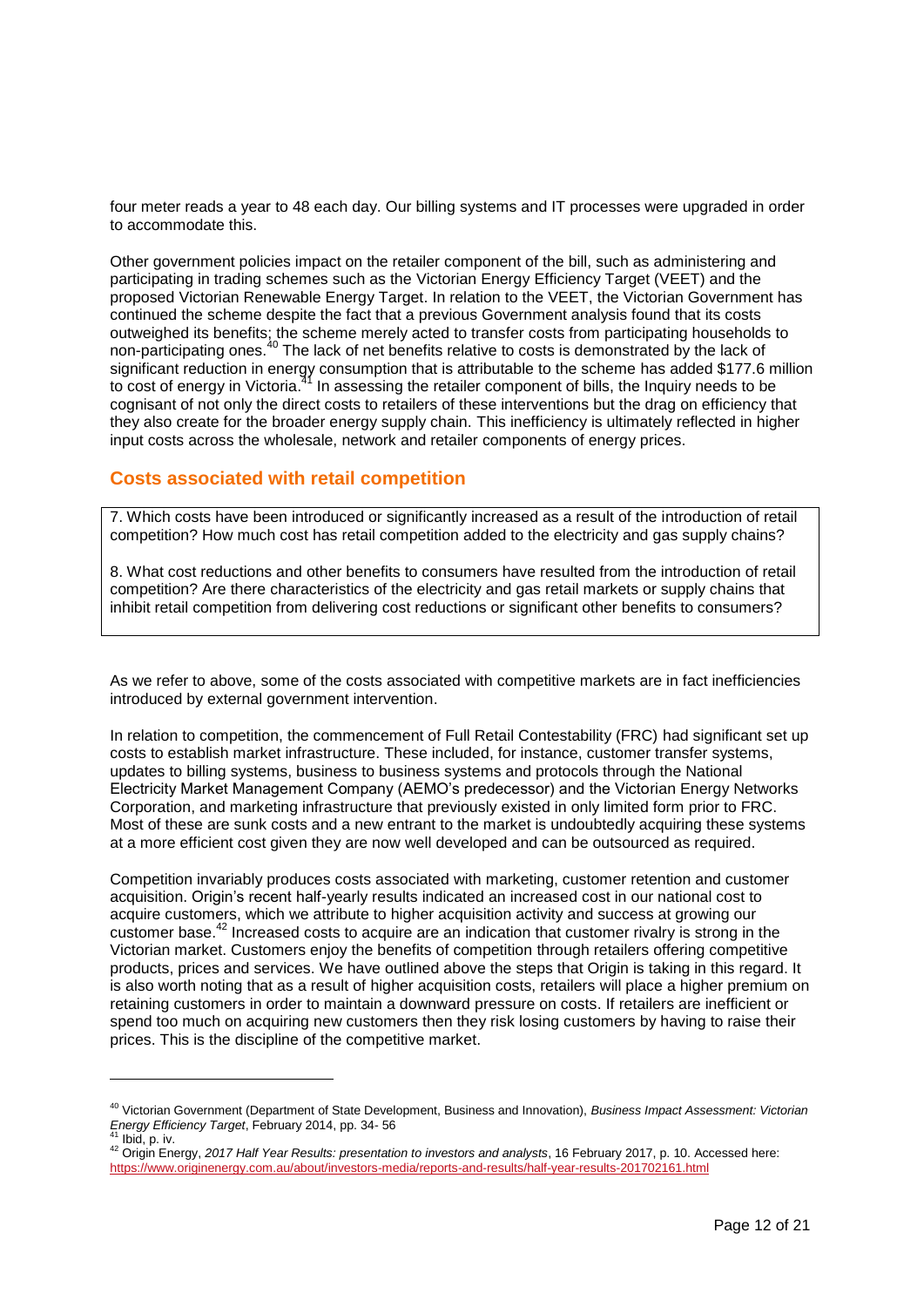In Origin's case, part of our customer retention effort occurs when a customer's energy plan benefits period expires. At this point we communicate with our customers to advise them of this fact and to tell them that we have a new offer available. Customers need to contact Origin to take advantage of this offer because we need to obtain their explicit informed consent for a new market contract.

Similarly, retailers will seek to drive down costs in order to obtain a competitive advantage over other retailers. One way Origin seeks to achieve cost savings is through increasing the digitisation of customer service delivery. In part, this refers to more efficient billing and IT systems that can reach customers through digital platforms, such as text messages and emails. As expected, the AMI roll out has created benefits for customers and retailers by enabling the creation of online portals. Origin's My Account allows customers to monitor their energy use, pay bills and update customer preferences. This extends to customers being able to set up payment plans, direct debit, choosing a new energy plan, or arranging a new account when a customer moves in or out. Origin is seeing some growth in our digitisation strategy. Nationally, online sales have increased 21% as noted in our most recent halfyearly results and our e-billing capability is up by 55%.<sup>43</sup> We believe that the competitive discipline of the market provides retailers with a greater incentive to deliver customer services more efficiently.

# **Price dispersion and discrimination. Consumer awareness, understanding and engagement**

9. Why do prices remain so dispersed in Victorian electricity and gas markets? Does price dispersion indicate that some consumers are not obtaining the price benefits of competition? Why or why not?

10. When do consumers end up on standing offers or higher priced (typically undiscounted) market offers? What happens to consumers at the end of their contract period?

13. What are the key drivers of active consumer participation in retail energy markets? What barriers prevent consumers, or certain groups of consumers (including vulnerable consumers), from engaging in the market and/or selecting a product that best meets their needs?

14. Does the requirement on retailers to offer standing offer contracts lead to poor outcomes for consumers, or groups of consumers such as vulnerable consumers? If so, why?

15. What implications does discounting raise for consumer outcomes, including consumers' ability to compare offers and for retail competition more generally?

### *Customer engagement*

Origin considers that price remains the key driver of customer participation in the market. Energy retailers seek to raise customer awareness through marketing campaigns (television, radio, online); these advertising campaigns are predominantly arranged around price and discounting. Information from the government can also be a call for consumers to participate (e.g. Victorian Energy Compare/Your Choice), as can be information from third parties like energy brokers. Previously, door knocking was a strong motivator for customer participation and churn, although Origin ceased doing this in 2013.

There is also a wide variety of information sources available to customers including free and impartial sources like Victorian Energy Compare as well as commercial channels through comparison services catering for in situ and customers who are moving premises. It is in a retailer's interest to explain the

<sup>43</sup> Ibid, p. 21.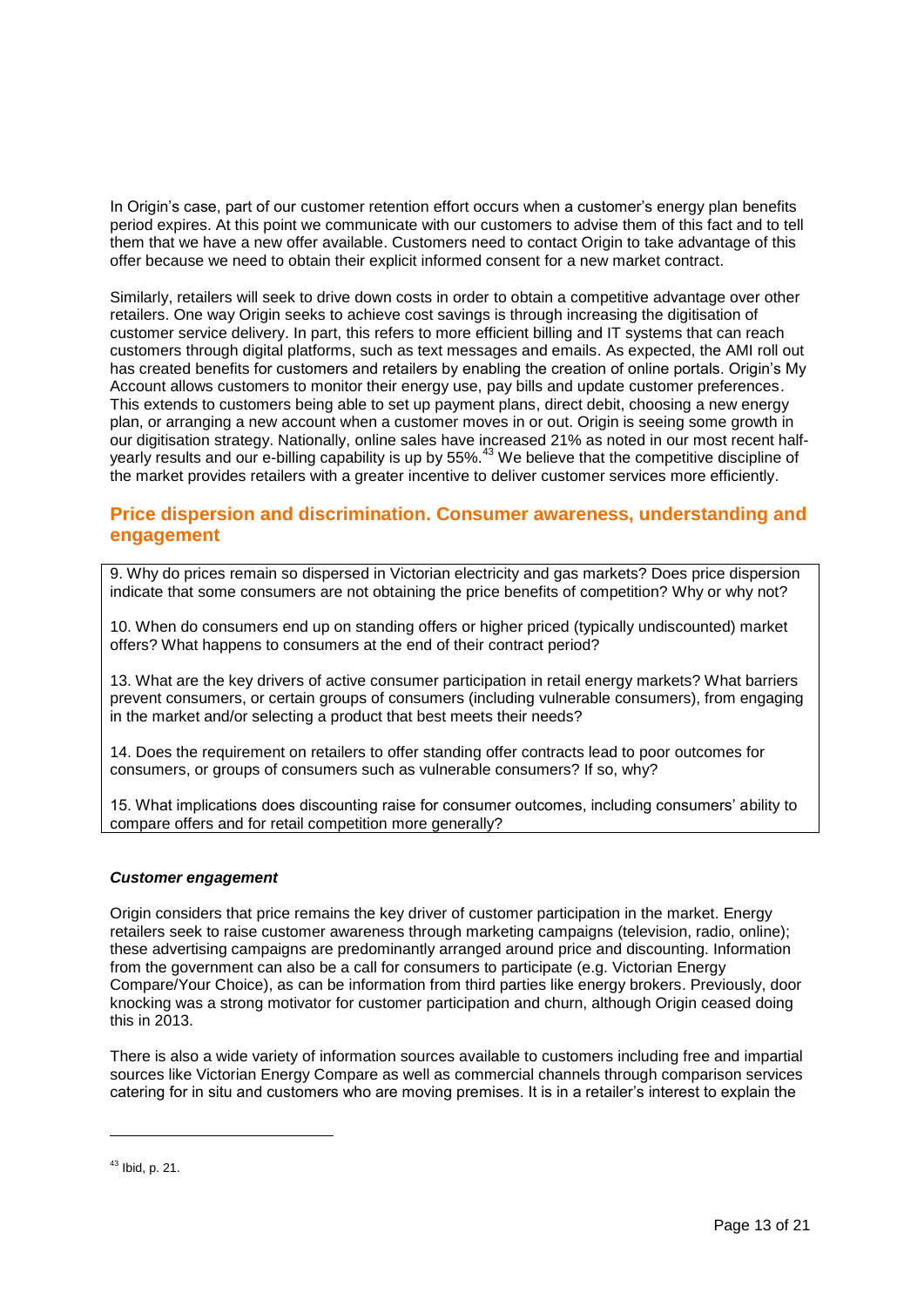benefits of a product or service to customers in simple and plain language, particularly as the conversation occurs when acquiring or retaining a customer.

It is important to recognize, however, that some customers don't think about their energy supply unless something goes wrong (power outage, high bill, billing error). In these cases, customers are motivated to seek a better deal in terms of both price and service. As we have outlined above, Origin has invested in improvements to billing and other services to retain our customer base and to build loyalty.

According to recent research by Newgate, the number of unengaged customers does not represent a large portion of the market. In fact research by Newgate on behalf of the AEMC suggests that the number of people that are aware that they can choose their energy company is over 90%, and 86% and 84% of people are aware they can choose from different electricity and gas plans respectively.<sup>44</sup> This indicates a high degree of awareness about customer choice. Additionally, Energy Consumer Australia's recent research indicates that 69% of customers are confident in their ability to make choices about energy products and services; this makes Victorians the most confident energy consumers in the NEM.<sup>45</sup>

At the same time, Newgate's research has indicated that less than 10% of customers are dissatisfied with their gas and electricity company, and that more than 70% of customers were somewhat or very satisfied.<sup>46</sup> Research conducted by Energy Consumers Australia also reports a similar number: 69% of customers give retailers a positive rating (that is, 7 out of 10 or higher).<sup>47</sup> This level of satisfaction will invariably produce customer loyalty and some inertia in the market. The most common reason offered for customers not investigating their options was that they were happy with their retailer.<sup>48</sup> The Energy Consumer Australia report also states that 57% of electricity and 64% of gas customers likely to recommend their current retailer to a friend or colleague.<sup>49</sup> Overall, these surveys suggest that customers are generally satisfied with their energy retailer.

This does not mean that all customers are satisfied. The Newgate survey indicated that two thirds of the market did not investigate their options in the previous 12 months, and around 15% of the total market chose not to engage because of a lack of trust or knowledge, or a belief that it would make no difference.<sup>50</sup> Whilst it would be desirable for this number to be lower, nevertheless only a relatively small portion of the market is not engaging.

### *Standing offers*

l

Welfare and consumer advocates are often concerned about higher prices falling unduly on vulnerable customers. This is despite customers (including vulnerable customers) routinely navigating similar choices in the telecommunications and finance industries. While not all consumers are able to easily make assessments of the products available to them, the low number of customers on standing offers suggests that most people have successfully compared products and entered the market. In Origin's experience, a significantly lower percentage of our hardship, payment difficulty and concession customers are on standing offer contracts than the general residential market and SME customers.

<sup>44</sup> Newgate Research, *Consumer Research for 2016 Nationwide Review of Competition in Retail Energy Markets*, Prepared for the AEMC, June 2016, p. 159.

<sup>45</sup> Energy Consumers Australia, Consumer Sentiment Survey, p. 4.

<sup>46</sup> Newgate, *Consumer Research for 2016*, p. 159.

<sup>47</sup> Energy Consumers Australia, Consumer Sentiment Survey, p. 2.

<sup>48</sup> Newgate, *Consumer Research for 2016*, p. 161.

<sup>49</sup> Energy Consumers Australia, Consumer Sentiment Survey, p. 4.

<sup>50</sup> Newgate, *Consumer Research for 2016*, pp. 160-161. The 15% is an extrapolation of the total market. 24% of people that do not investigate switching do so because they don't trust companies (4%), find it too confusing (4%), believe it would make no difference (6%), or it is too much of a hassle (10%). The 24% figure applied to 64% of the total market that have not investigated their options, making it approximately 15% of the total market.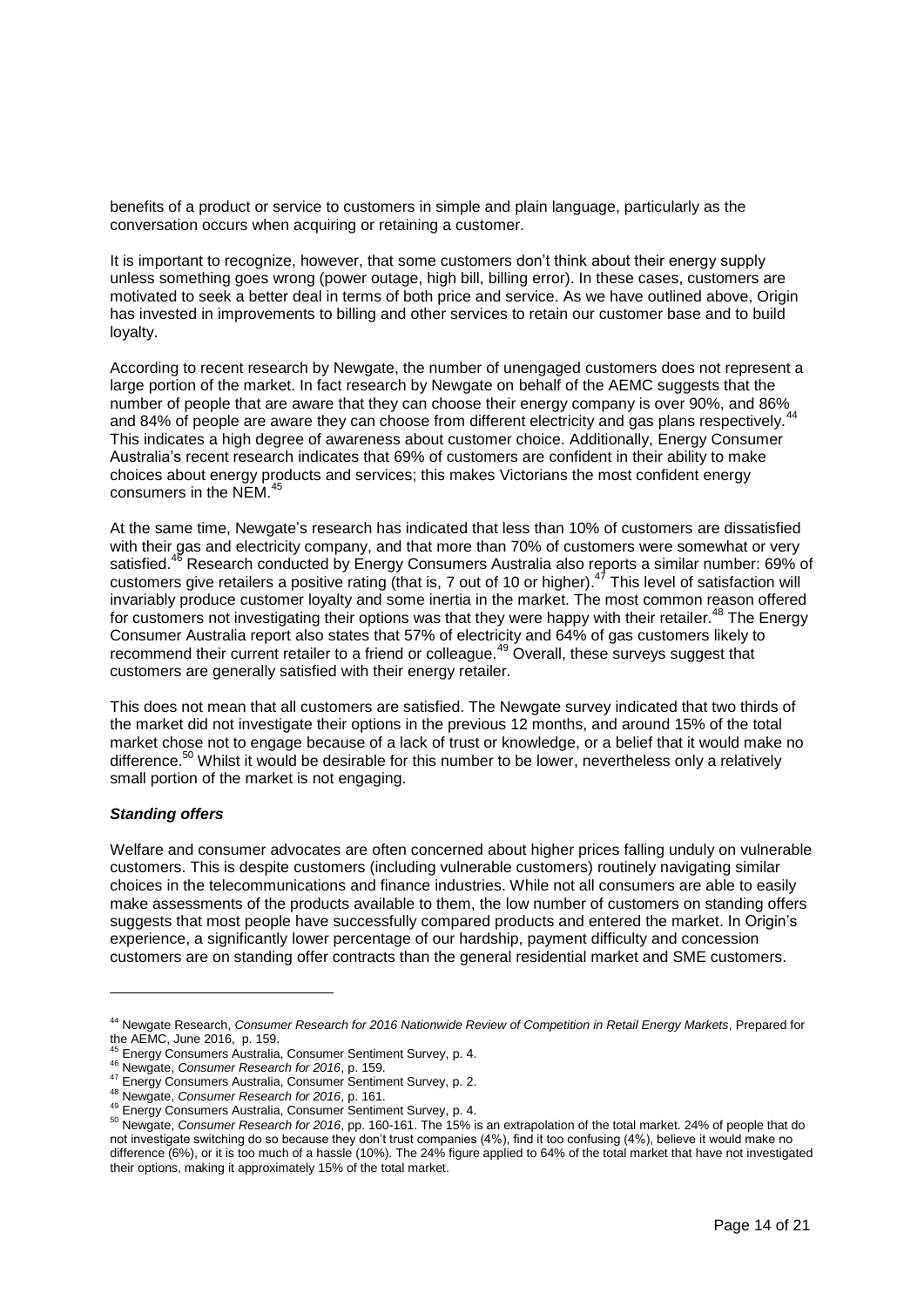This suggests that the burden of disengagement does not necessarily fall disproportionately on vulnerable customers and that they may in fact be more engaged than other sectors of the market that would be expected to engage (namely SME).

There has been some suggestion that standing offers should be abolished. Origin is agnostic about such moves but note that standing offers are more than merely the price a customer pays. The standing offer is an outcome of retail energy market regulation and sets out the terms and conditions that a customer must have access to on a universal basis in absence of negotiating anything better. The standing offer and its terms (including price) reflect the standard that energy market regulation deems appropriate as a safety net for customers who receive supply on a deemed basis or do not wish to sign a market offer with a retailer.

The evergreen nature of standing offers means that a paying customer will be able to access a contract without a termination date. A legacy of the standing offer is reflected in Financially Responsible Market Participant being required to offer customers energy supply. Customers can therefore always obtain a publicly available offer for the supply of energy.

As we have noted above, Origin contacts its customers at the end of their energy plan benefit period to offer them a new contract. It is necessary for customers to contact Origin to take advantage of these offers as explicit informed consent is required prior to any new market retail contract. A small segment of the market remains on standing offers. Both full retail contestability, and then price deregulation, have assisted with the decline in the number of standing offers to around 10% of the market. The standing offer rate is available on Origin's website (as is required by regulation), and through price comparator channels, though it is unusual for a customer to choose it over product market offer. A common way a customer may shift from a market offer to a standing offer is when a new property is constructed. Energisation takes place prior to the customer taking possession so that the builder can complete construction. At this stage, the customer moves into a new home that is generally placed on a standing offer by the Financially Responsible Market Participant. Given the low numbers of standing offers, however, we expect that most of these customers would subsequently enter the market for a better rate.

## *Discounting*

Discounting from published market contract rates is a common marketing approach employed by retailers for many years. Origin believes that customers are familiar with discounting and in fact have a reasonable enough understanding of how it works to be able to assess whether an energy contract is more favourable to them. Aforementioned research undertaken by Newgate supports the contention that around 60% of gas and electricity customers find comparing offers to be easy; the figures for those that find it difficult is less than 20%.<sup>51</sup> This suggests that customers are able to compare the standing and market offer prices of a retailer and the discounts associated with these for market offers. In practice, discounting has been popular among energy consumers, as demonstrated by the fact that customers tend to choose discounted products over non-discounted ones—including, in Origin's case, discounted products still being preferred to our Predictable Plan, Rate Freeze, and standing offer rates.

The removal of exit fees from a large majority of retail offers means that most customers who are dissatisfied with their new offer once they get a bill can in fact switch again without any penalty. Whilst an increased bill is undesirable, the market has responded to competition by opting to lower this barrier for consumers. This is a sign that retailers believe that customers are likely to understand and choose a discounted offer with which they are satisfied and are prepared to bear the risk of them leaving.

 $51$  Ibid, p. 165.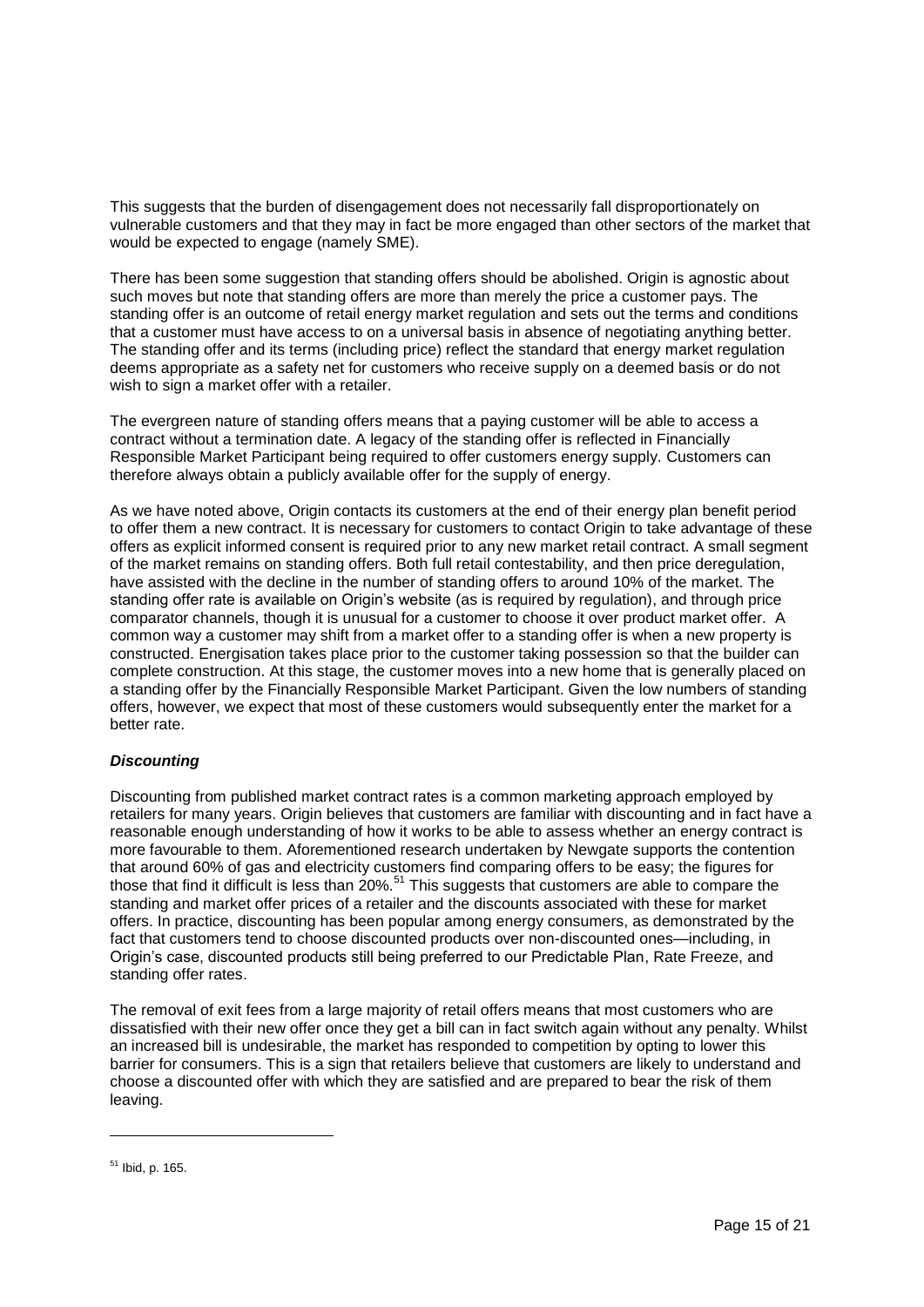It is important to note that many customers do not consider the rate (in cents per kilowatt hour or megajoules) that is charged for energy, but are more interested in an annual cost. Victorian Energy Compare comprehensively offers such comparisons instantaneously across all retail offers available to customers. It is appropriate that the government continues to maintain this resource.

### *Price dispersion*

l

There has been some suggestion that the variety of prices in the market means that competition is not effective because the "law of one price", where goods sell for the same price in one location, is not being obeyed. In fact, experience suggests "that price dispersion is the rule rather than the exception in many homogenous price markets."<sup>52</sup> It is not reasonable to conclude that the presence of price dispersion indicates that the market is not functioning efficiently or that it is contrary to interests of consumers. Indeed, it is ironic that the retail petrol industry is sometimes perceived as non-competitive due to price convergence.

In the Victorian gas and electricity market, the number of discounts and offers has resulted in price dispersion. Origin believes that this is explained by retailers responding to competitive dynamics by calculating more competitive rates to attract customers—a desirable outcome in a competitive market and one that is in the best interest of all consumers. In other words, price discrimination is a result of competitive behaviour because

*"… in a broad range of market types and conditions, where consumers can be separated into distinct groups with different demand elasticities and in which the market's commodity cannot*  easily be resold by one group to another, market pressures will prevent any equilibrium in *which the product price is uniform. Not only will each firm be forced to adopt discriminatory prices, but each firm is likely to be forced to adopt a unique vector of prices, each of which is dictated by the market. Thus … price discrimination may occur – and may occur frequently not despite relative ease of entry (of other competitive pressures) but because of it. In fact, I will show that in highly competitive markets, firms may have no choice. Competition can force them to adopt the vector of profit-maximizing discriminatory prices."<sup>53</sup>*

The Victorian market is characterised by very low barriers to entry and a high churn rate. This means that retailers are at risk of losing around quarter of their customers each year to a growing number of competitors entering the market. With such a high customer turnover, retailers are forced to respond to market pressures by offering different discounts and products (such as fixed price products like Predictable Plan).<sup>54</sup> In such an environment, the dispersion of prices is explained by the reasonably high rate of customer turnover combined with a large number of active market participants.

During the Inquiry's recent Hearings it was suggested that price dispersion has not worked in the interest of all consumers because not everyone is on the lowest prices in the market. In other words, the fact that some people are on the highest price in the market is used to demonstrate that dispersion does not support the general welfare of all consumers. Origin strongly disagrees with this logic. Price dispersion indicates that competition is placing strong downward pressure on all prices in the market including the standing offer price (which for many retailers acts as an effective ceiling on prices). In other words, the standing offer prices are lower than they might otherwise be because price competition places downward pressure on *all prices*. This was acknowledged by Ofgem in the UK:

<sup>52</sup> See Michael Baye, John Morgan and Patrick Scholten, *Information, Search and Price Dispersion*, 31 October 2005, p. 2 and tables 1a and 1b. Accessed here: <u>http://citeseerx.ist.psu.edu/viewdoc/download?doi=10.1.1.482.7461&rep=rep1&type=pdf</u><br><sup>53</sup> William J Baumol, *Regulation misled by misread theory, Perfect competition and competition-impose* 

<sup>2005</sup> Distinguished Lecture, AEI-Brookings Joint Center for Regulatory Studies, Washington DC, 17 March 2006, pp 2-3.<br><sup>54</sup> AEMC, 2016 *Retail Competition Review*, 30 June 2016, p. 197; Littlechild, *Regulation of Retail Ene Australia*, p. 17.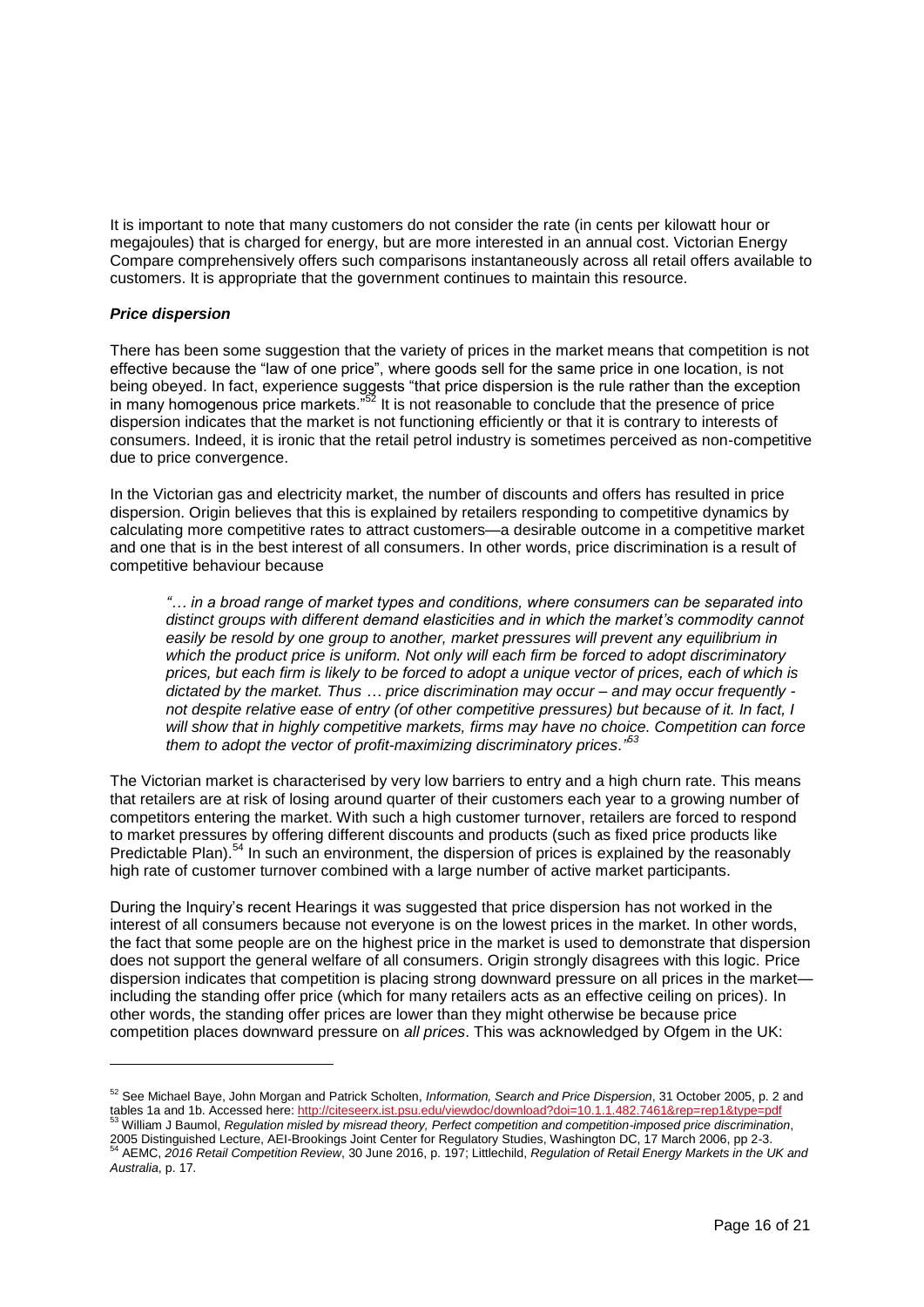*"where suppliers have different strong and weak markets to each other, price discrimination can lower prices universally by increasing competition in every market segment. In these circumstances, prohibiting price discrimination could increase prices for all consumers".<sup>55</sup>*

Accordingly, even those customers on a standing offer benefit from price dispersion and competition because of the downward pressure it creates. Removing that pressure may lead to price increases for all consumers rather than reducing the higher end prices.

Origin also believes that it in efficient markets prices are determined, in part, on how much people are willing to pay for a particular product or service. People make judgments based on a range of motivating factors—including price, service, brand and loyalty. Any of these factors may result in a customer being more or less willing to pay a higher or lower price; certain customers benefit by being more active in shopping around, but other customers simply do not have the motivation or need to do so. As we indicate above in relation to standing offers, Origin's experience is that our hardship, payment difficulty and concession customers are less likely to be on standing offer contracts than other segments of the market; it should not be assumed that these customers are not accessing market offers simply because they are socially vulnerable. Accordingly, price dispersion does not indicate that customers are not obtaining the benefits of competition.

### *Regulation of discounting and price dispersion*

l

Origin does not believe that it would be beneficial to intervene in the market to regulate discounting or to alter the level of price dispersion. Doing so would impact on competition and result, most likely, in generally higher prices—both at the standing offer level and the highest discount (or lowest price). It was suggested in recent Hearings by the Inquiry that regulatory intervention is necessary because customers do not understand the market. The aforementioned Victorian findings of the Newgate research contradict assertions that customers are generally disengaged or distrustful, and that discounting takes advantage of customer's ignorance of how it works. In fact, whilst there are some customers that do not engage, the research suggests that a lot more of them do engage and that many have a better and more sophisticated understanding of the market than they are given credit for. Origin therefore believes that the Newgate research is not consistent with arguments in favour of regulatory intervention to protect customers from their own disengagement or lack of understanding.

In fact the evidence overseas suggests that interventions in the market to regulate or constrain discounting would more likely have an adverse impact on competition more broadly. In the UK, Ofgem proposed changes to the market to address price dispersion. Stephen Littlechild has summarised the steps taken by Ofgem:

*In 2011, as part of its new Simpler, Clearer, Fairer policy, Ofgem proposed a uniform standard tariff where Ofgem would set a common monthly standing (customer) charge and the suppliers would compete only on the unit charge. Ofgem later withdrew this proposal but instead, in 2012-13, restricted each supplier to a maximum of four different residential tariffs per fuel, and prohibited various forms of discounts and tariff variants.<sup>56</sup>*

In other words, all retailers would compete on the basis of a variable component of the bill, and that those variations would need to be based on cost reflective principles.<sup>57</sup> The impact of these policies on the UK market was to reduce price differentials but not prices or retailer profits; the lower end prices in

<sup>55</sup> The Office of Gas and Electricity Markets, *Addressing undue discrimination – Impact assessment*, Ref 43/09, 15 April 2009, p. 17. Accessed here[: https://www.ofgem.gov.uk/sites/default/files/docs/2009/04/addressing-undue-discrimination---impact-](https://www.ofgem.gov.uk/sites/default/files/docs/2009/04/addressing-undue-discrimination---impact-assessment_0.pdf)

[assessment\\_0.pdf](https://www.ofgem.gov.uk/sites/default/files/docs/2009/04/addressing-undue-discrimination---impact-assessment_0.pdf)<br><sup>56</sup> Stephen Littlechild, *Promoting or restricting competition?: Regulation of the UK retail residential energy market since 2008*, Energy Policy Research Group Working Paper 1415, 20 August 2014, p. 1.  $\overline{5}$  Ibid, p. 5.

Page 17 of 21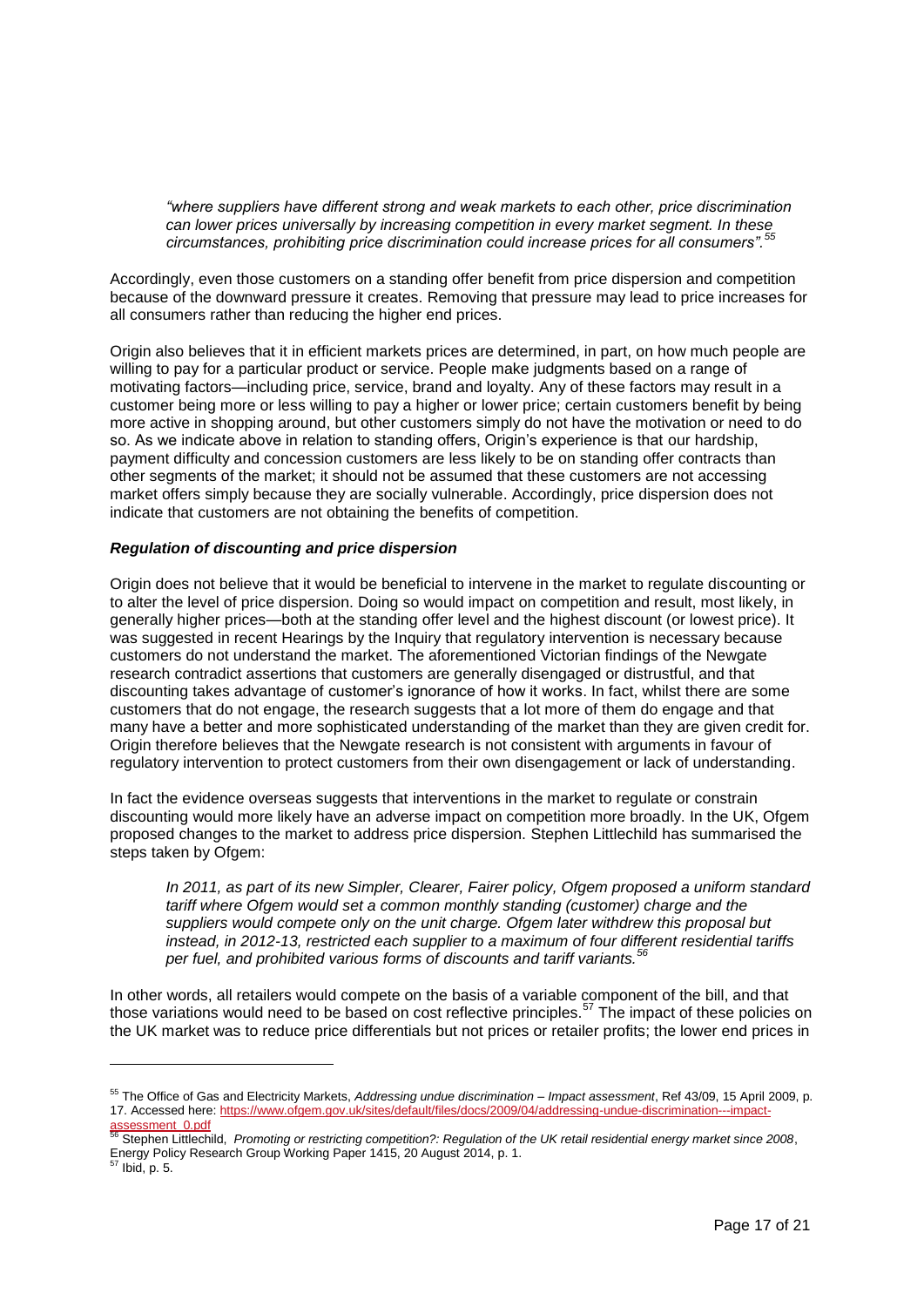the market lifted and this diminished the overall downward pressure on prices.<sup>58</sup> A large increase in the average bill of customers was observed and switching rates fell because there was less price differentiation to motivate it.<sup>59</sup> A reduction in competitive rivalry among the big retailers meant less downward pressure on prices for all consumers. Thus, interventions in the market to reduce price dispersion are more likely than not to increase the price of consumers, including the most vulnerable ones, rather than to introduce more consumers to more moderate pricing. Regulation that might impact the availability of discounts would reduce choice and narrow the range of offers available to consumers. Origin does not believe this is in the long term interests of customers in the energy retail market.

Rather, it is best to allow retail competitors (including less traditional participants offering emerging technology solutions) to develop products and services that customers want. We discuss below the changes occurring in energy markets with the introduction of new products and services behind-themeter. It is worth noting here, however, that any interventions that impact on the competitiveness of the retail market will also have flow-on consequences for the uptake and development of these innovative new producers and services. A reduction in competition in the retail electricity market will likely have the flow-on effect of placing less competitive pressure on the market for new products and services. Accordingly, we believe that interventions that impact on retail market competition will likely be contrary to the interests of consumers more broadly in the market for behind-the-meter technologies.

# **Fixed supply charges**

11. What factors influence the level of fixed charges imposed by retailers? What are the implications of fixed charges for consumer outcomes?

Fixed charges imposed by retailers (which are represented as dollar per day charges in the tariff) generally recover the fixed costs associated with retailing in a competitive environment. Origin's fixed tariff charges for the General domestic tariff range from 84.69 cents per day in the United Energy area to 117.42 cents per day in the Ausnet Services area.<sup>60</sup> This disparity is reflective of the associated network and metering costs across these distribution zones. On average, uncontrollable charges (comprising network and metering costs) account for close to half of fixed costs recovered in the retail supply charge.

The network component of fixed costs is represented in underlying network tariffs; these consist of fixed charges that are passed through to retailers from distribution network service providers (DNSPs). Network fixed charges are not explicit in what costs DNSPs recover; some distributors choose to only pass-through Distribution Use of System charges, others also include Jurisdictional Scheme recovery (such as feed-in tariffs). Fixed network charges may be as high as 34c per day for a General Domestic tariff. Retailers pass these regulated costs through to customers and are responsible for paying these costs to networks. That means that in practice the retailer must pay the network their share of costs regardless of whether or not they are paid by the end customer; retailers therefore bear the risk of non-payment by the customer, including the DNSP's risk.

In addition to these network charges, metering costs apply to all mass market customers in Victoria. These too range significantly in value from 17 cents a day for a United single element meter, or 59 cents a day for an Ausnet Services Multiphase meter with transformer. As with network costs, these metering charges are regulated fixed costs that are passed directly through to customers by retailers

<sup>58</sup> Ibid, pp. 13-16.

 $59$  Ibid, p. 14.

<sup>60</sup> Energy price fact sheets can be accessed here[: https://www.originenergy.com.au/for-home/electricity-and-gas/pricing/energy](https://www.originenergy.com.au/for-home/electricity-and-gas/pricing/energy-price-fact-sheets.html)[price-fact-sheets.html](https://www.originenergy.com.au/for-home/electricity-and-gas/pricing/energy-price-fact-sheets.html)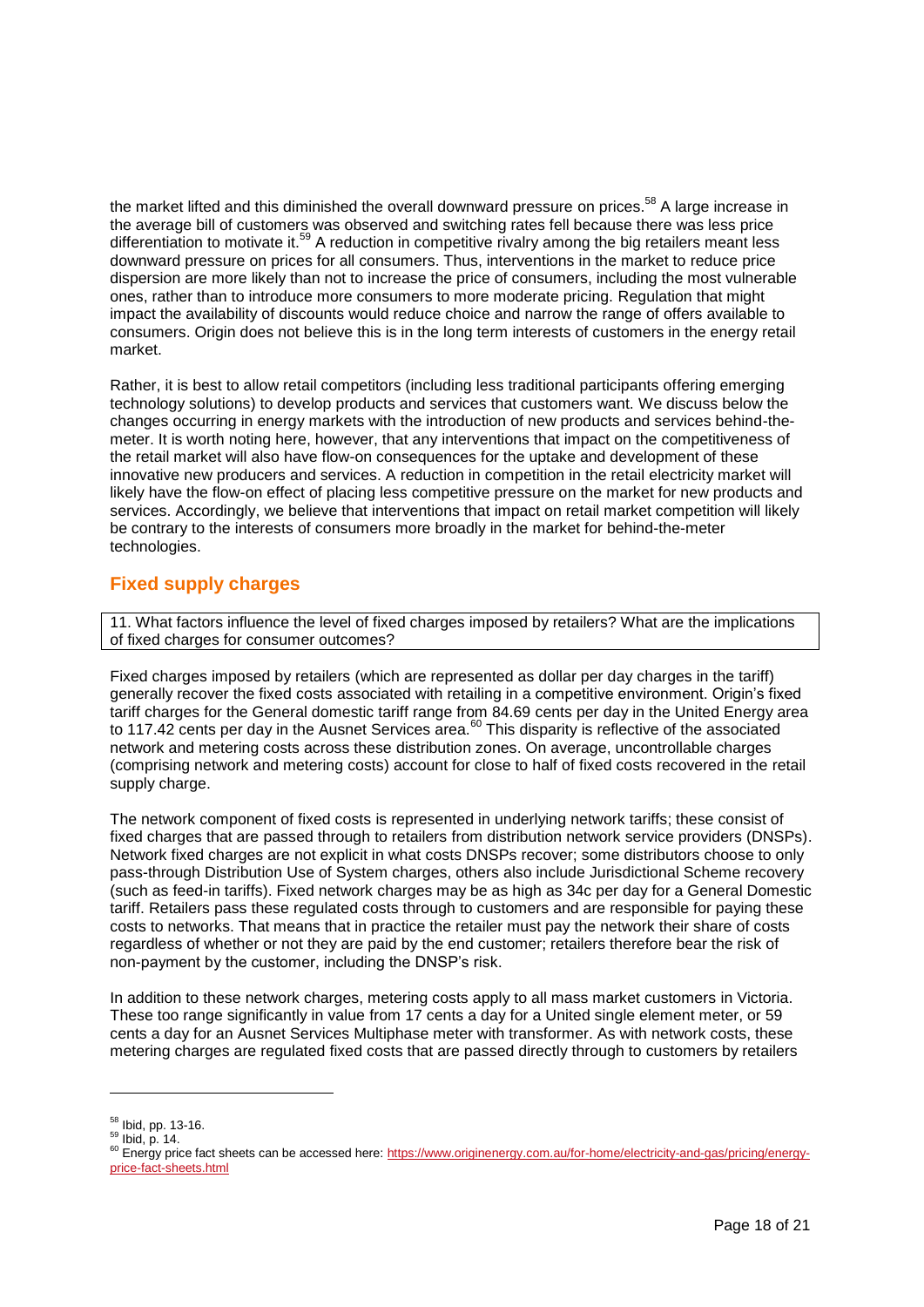on behalf of networks—and are paid by retailers regardless of whether a customer pays their bill.

In addition to these uncontrollable costs, retailers are subjected to further fixed costs associated with providing retail services to customers. These include:

- costs associated with call centres, billing and associated IT systems;
- regulatory costs (such as licencing and compliance costs);
- staff costs, customer acquisition and retention costs;
- and corporate overheads.

These costs are fixed or semi-fixed in the sense that the same cost applies regardless of customer usage. This is not dissimilar to other industries, where these overheads are incorporated into product prices. As part of the regulatory pricing determination for Queensland notified prices, ACIL Allen has observed that fixed costs for retailers may be as high as \$175 per customer –which equates to 48 cents per day if represented in terms of the retailer component of a daily service fee.<sup>61</sup>

The presence of a fixed component of the bill does not demonstrate a lack of competition in the market or that consumers are not being well served by the market. In response to competitive markets placing pressure on prices, Origin has sought to be transparent and cost reflective in its tariff setting. In January 2017, Origin reduced its fixed costs for Jemena and United General domestic tariffs by over 10c per day – a direct allocation of the reduction of the associated fixed metering costs. Other retailers may prefer to design their products differently by increasing their supply charge but lowering the unit price of energy; in a competitive market, these distinctions will form in response to consumer preferences.

# **Product and service innovation**

l

12. What product or service innovation has been introduced by Victorian electricity retailers? Are there any barriers preventing the entry of new, innovative energy business models or products and services in Victoria?

## *Changing role of retailers and their business models*

Competition continues to heighten in response to new energy products and services. We expect products to develop over time and increasingly provide alternative forms of additional supply for customers. This places retailers under competitive pressure to formulate product offerings that compete with these substitute products. To properly review retail electricity markets it is necessary to consider the impact of this disruption on retail businesses and to consider what regulatory model best suits customers in the future.

The increased uptake of distributed generation (solar PV and battery storage) is likely to transform the nature of energy services. It will empower consumers to own, generate and store electricity themselves and therefore consume less energy from the centralised grid. In 2016, Origin collaborated with Tesla to offer customers a 6.4kWh Powerwall product. These are designed to be integrated into new or existing solar systems. We expect storage systems to continue to decline in price and to compete as a partial substitution with traditional retailer supplied energy products. The increased uptake of battery systems will see retailers, in the longer term, offer customers that remain on the grid different energy supply products that complement their storage system. Technology is also allowing

<sup>61</sup> ACIL Allen*[, Regulated retail prices for 2016-17 Estimating the efficient retailer costs.](http://www.qca.org.au/getattachment/5591e73b-9dda-4780-9920-a30d6435d74b/ACIL-Allen-Regulated-retail-prices-for-2016-17-E.aspx) Final Report to the QCA*, 13 May 2016, p. 55.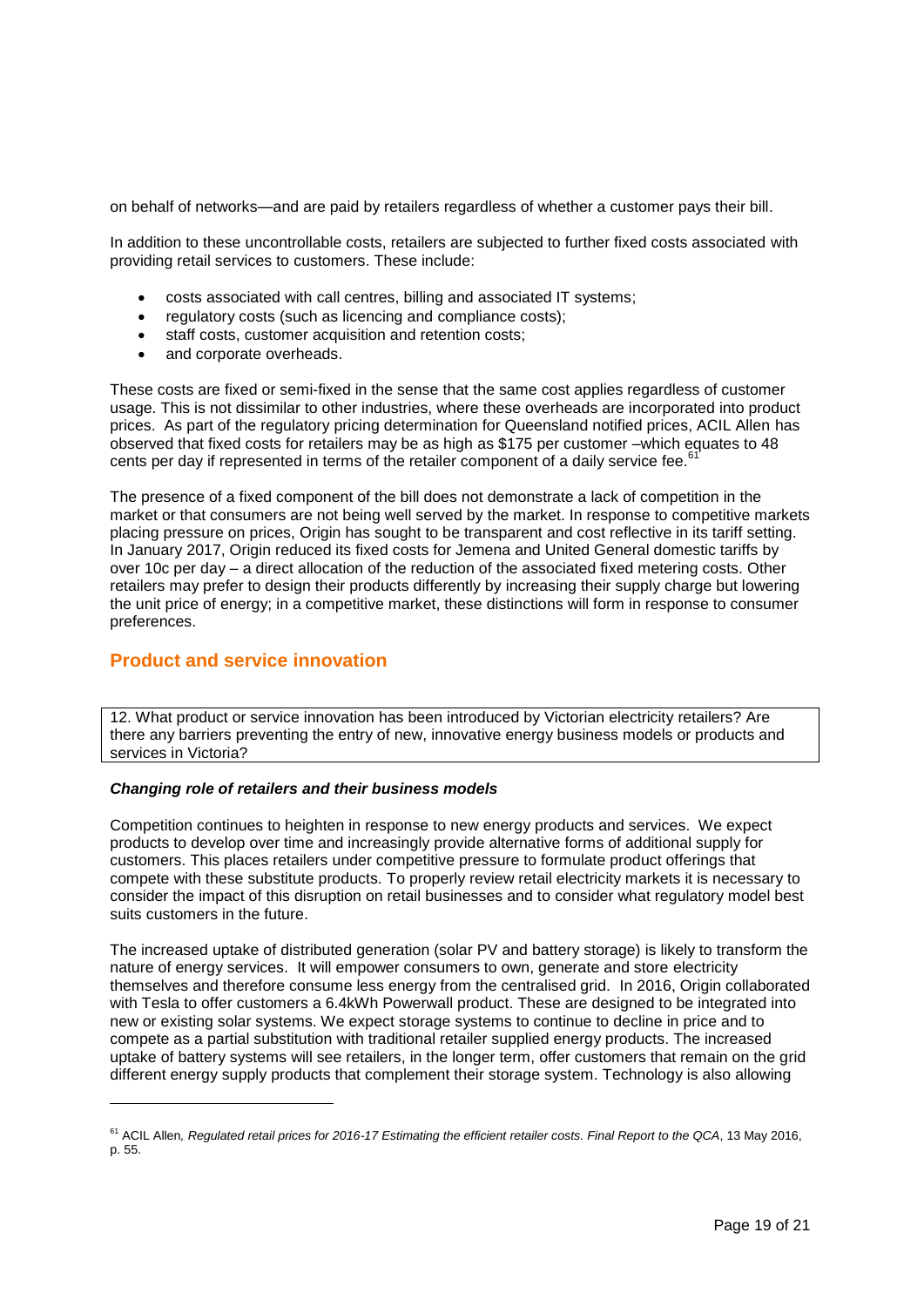consumers to understand and manage their power usage through smart appliances, with the emergence of the connected home and home energy management providers having the potential to disrupt the existing utility relationship with consumers. In a competitive market, Origin is responding to changing customer preferences by offering new products and services that meet their needs.

The continued development of the market for behind-the-meter energy products is placing additional competitive pressure on to retailers and leading to more rivalry and product diversity in the market. The impact of solar PV is felt across the breadth of the NEM. The NEM is predicated on a formal regulatory delineation between wholesale, network and retail functions. The installation of solar PV directly impacts on the operation of each of these markets:

- rooftop solar displaces the need for households to purchase energy from the wholesale market;
- as distributed generation, it uses the local network to export power and reduces demand for transmission; and
- this impacts the retailer market either by reducing the amount of energy a retailer sells to its customers or (in the case of SPPA models) acts a substitute source of supply.

By operating across all three areas of the NEM, solar PV presents a fundamental challenge to the existing regulatory framework and the competitive neutrality within the regulated energy market. Whereas participants in the wholesale, network and retail markets are constrained by existing rules, solar is unimpeded.

### *How to regulate the evolution of contestable energy markets*

The important point for regulators is to allow competition to occur between both retailers and emerging businesses. Origin's view is that customers will be best served by open and competitive markets because retailers will be incentivised to respond to price signals from customers about their future energy preferences. In contrast, regulating certain aspects of the market will diminish this competition by giving non-regulated entities (for example, behind-the-meter solar PV) a competitive advantage. Intervening in the market will constrain the ability of retailers to respond to customer needs.

The uptake of distributed generation is decentralising the market and taking power from energy businesses and giving it to the customer. New business models will result in greater customer choice and often act as a substitute for traditional grid-connected supply of electricity from distributors and retailers. This transformation in energy markets will be customer led and customer focused; retailers need to be given the opportunity to respond to competitive market signals in order to develop new products and services to meet customer needs. Regulation risks constraining our ability to do so and may lead to sub-optimal customer outcomes. Retailers will ultimately need to respond to these technologies by developing products that allow them to remain competitive. This may be in the form of 'bundling' these solar and other emerging technologies with tariffs and other retailer products; or it may be by developing products that appeal to customers who already possess solar PV systems from a non-retailer entity. Origin anticipates that this will be an important aspect of market competition in future years. In turn, the competitive tension will benefit new products and services by forcing them to develop products that appeal to customers over traditional retail energy.

To maximise the benefits of competition and maintain competitive neutrality in this environment, it is important to ensure the regulatory framework governing the provision of such services reflects the shift from a centralised system to a more dynamic and diverse network. Even well-intentioned regulation can impede competition and ultimately lead to higher costs for consumers. For instance, there is a trend among some consumer groups that behind-the-energy products should be treated as the regulatory equivalent of traditional retail energy. Origin disagrees. We believe that the most appropriate solution to this problem, from a competitive perspective, is to reduce regulation so that consumers can access greater choice.